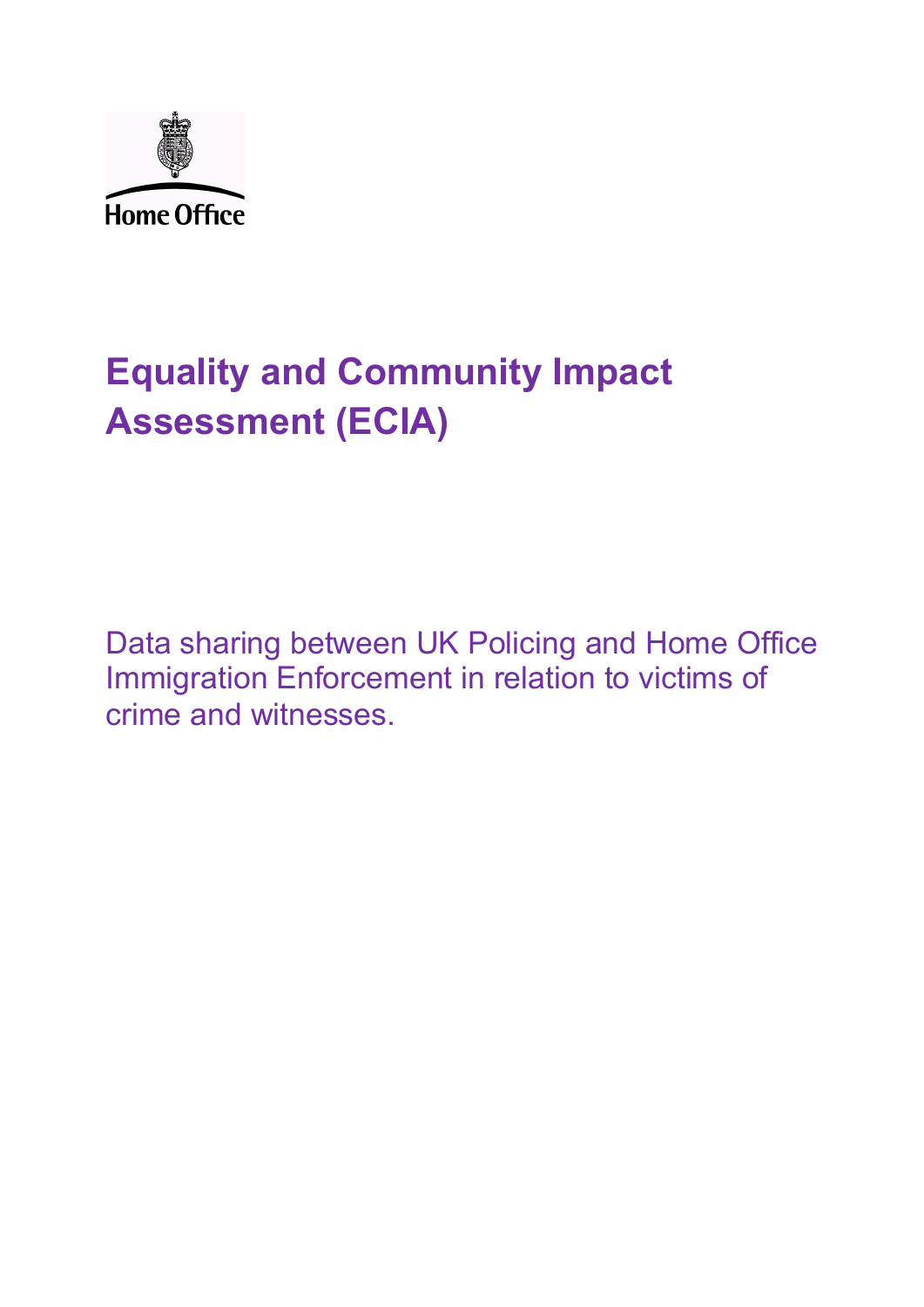### About this document

Immigration Enforcement (IE) is bound by the [Equality Act 2010](http://www.legislation.gov.uk/ukpga/2010/15/contents) in relation to the planning and implementation of all activities. An Equality and Community Impact Assessment (ECIA) seeks to identify the risk of direct and indirect discrimination against any national, ethnic group or other group with protected characteristics as defined within the Equality Act 2010 and their potential impact. This ECIA details how the risks and impact of these proposals may be mitigated or eliminated.

This ECIA has been compiled by the Home Office, Law Enforcement Engagement team in conjunction with:

- Immigration Enforcement policy
- Safeguarding policy
- Domestic Abuse Policy
- Public Sector Equality Duty team
- Government Equality Office
- Office of Children's Champion
- Home Office Legal Advisors (HOLA)
- National Police Chiefs' Council (NPCC)

Further assessments may be annexed or otherwise linked to this document detailing additional factors in relation to other policy proposals.

The ECIA will be reviewed and updated in accordance with emerging issues or further proposed changes.

### Data

Unless otherwise stated, statistical data referred to in this document is derived from Immigration Enforcement's National Command and Control Unit (NCCU) database.

### **Terminology**

Immigration Enforcement is an operational command under the direct control of the Home Office. IE is responsible for local immigration enforcement activity via Immigration, Compliance and Enforcement (ICE) teams based across the UK and consideration of how best to achieve compliance with the Immigration Rules including whether it is right to pursue administrative removal and deportation action against those that have breached immigration law.

The aim of Immigration Enforcement is to enforce compliance with immigration law by detecting individuals who are in breach of immigration law and who may therefore be liable to administrative removal from the UK under section 10 of the Immigration and Asylum Act 1999 (the 1999 Act).

UK Policing includes the 43 territorial police services, Police Scotland, Police Services Northern Ireland, British Transport Police and Ministry of Defence Police.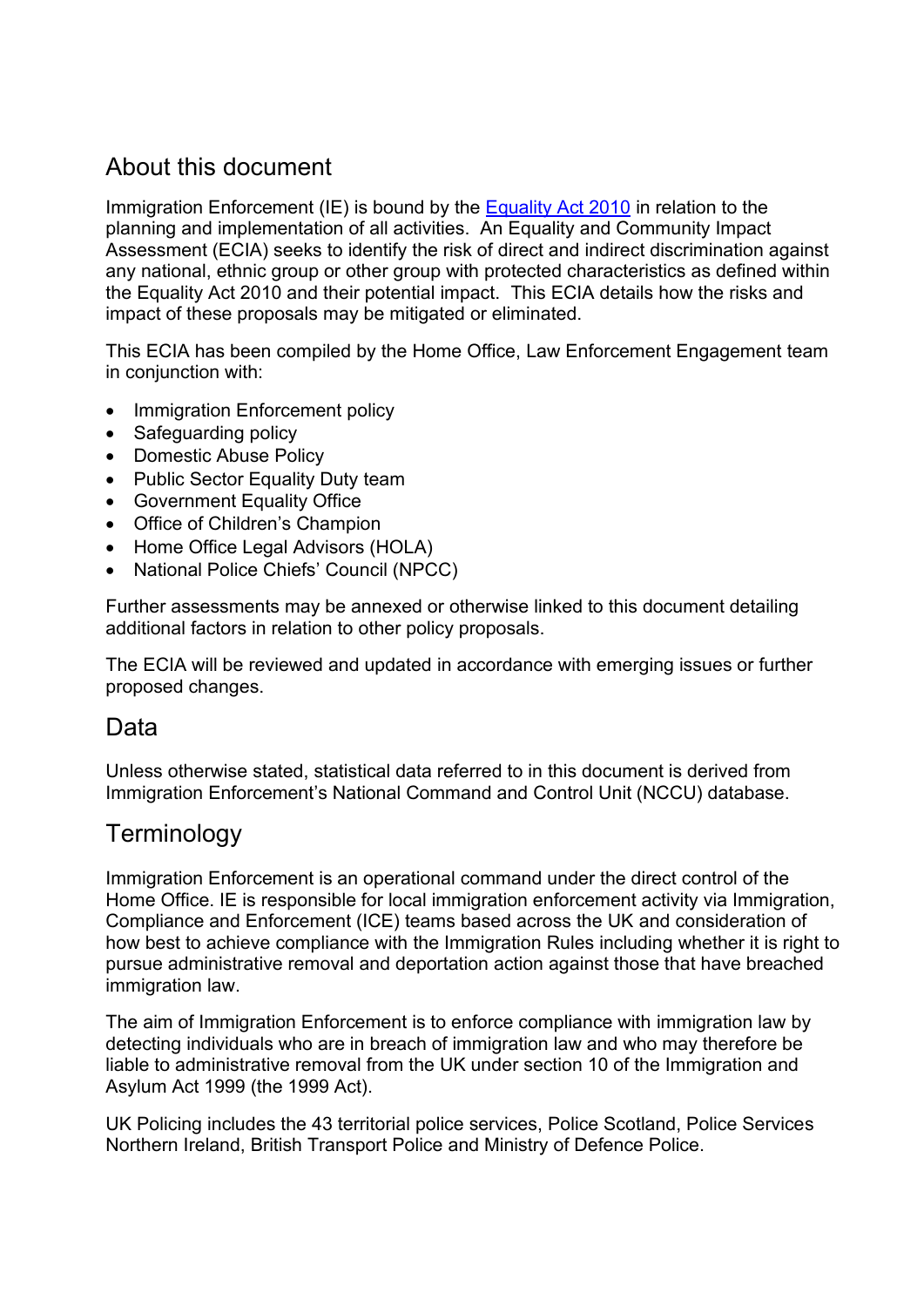### **1. Process**

The National Police Chiefs' Council (NPCC) guidance on information sharing between police and IE published June 2020 [Guidance on Info Sharing with Home Office](https://www.npcc.police.uk/Guidance%20on%20Info%20Sharing%20with%20Home%20Office_Website%202020.pdf) Website 2020.pdf [\(npcc.police.uk\)](https://www.npcc.police.uk/Guidance%20on%20Info%20Sharing%20with%20Home%20Office_Website%202020.pdf) sets out when it is appropriate for the police to share data with Immigration enforcement's National Command and Control Unit (IE NCCU) in pursuit of the police's functions. The police have a discretion on whether to pass information to the IE, and IE also have a discretion on how to use all information it receives, having regard to the circumstances of each case. There is a requirement for the police to record the reasons for sharing such data with IE.

The National Command and Control Unit is a 24/7 team and is the single point of access for policing into IE. NCCU receive data on offenders, voluntary attendees, witnesses and victims. They are responsible for establishing the immigration status of referred individuals, in order to provide to policing any safeguarding information held on our systems, and to enable the police to carry out their first responder duties to the best of their ability having regard to all relevant information held.

NCCU use the data provided, combined with information held on IE databases, to determine what action is appropriate considering all the known circumstances of the individual referred. This includes safeguarding and support as well as determining if an immigration offence has been committed. Information may be passed to ICE teams for further investigation in relation to an immigration offence, case-working teams for awareness when considering applications already made, logged as intelligence or no further action taken due to the status of the individual being referred.

## 1.1 Overarching Objectives

The main objectives of data sharing are to:

- bring immigration offenders within the immigration system as it is in the public interest for their status to be established and resolved
- remove any elements of coercive control from the perpetrators by either establishing that the individual has a valid immigration status or bringing them within the immigration system in an informed way to enable the provision of the relevant safeguarding/support to help them regularise their status
- establish the immigration status of the individual being referred and determine if they are entitled to public funds
- provide police with any vulnerability and safeguarding information held on IE systems which they may be unaware of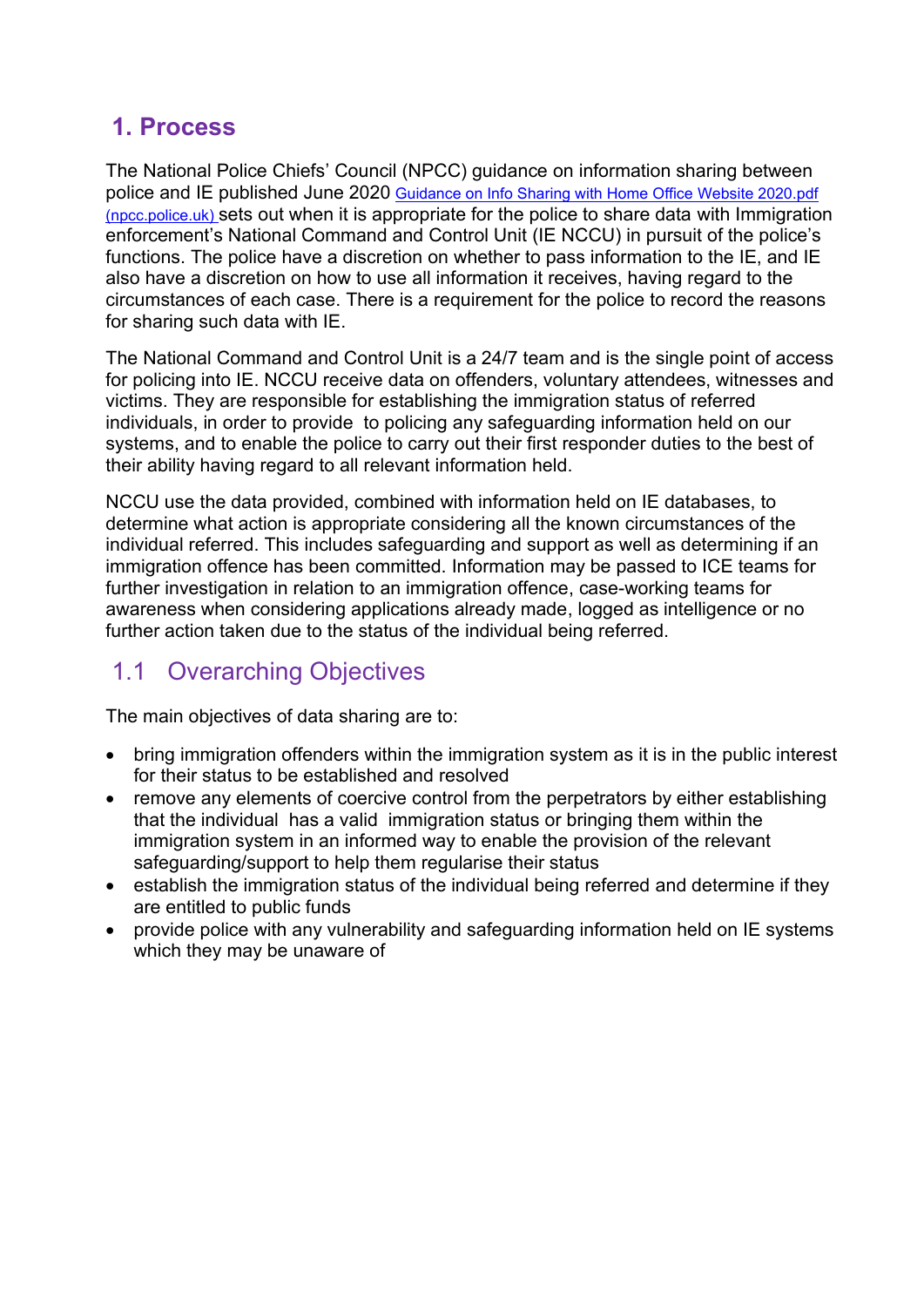# **2. Evidence considered in relation to the Public Sector Equality Duty**

### 2.1 Context and background

The Immigration and Asylum Act 1999 permits the Secretary of State to share and receive certain information with some law enforcement partners for certain purposes. The Secretary of State may supply such information to a chief officer of police for use for police purposes, which includes the prevention, detection, investigation or prosecution of criminal offences. The police may share information and material with the Secretary of State for immigration purposes. The meaning of "immigration purposes" includes the administration of immigration control under the immigration acts and the prevention, detection, investigation or prosecution of criminal offences under those acts.

The exchange of this data may be subject to an exemption under the Data Protection Act (DPA) 2018 (at paragraph 4 of Schedule 2). This is one of a number of 'exemptions' under the DPA 2018 (others include crime and taxation). The immigration exemption allows certain specified data subject rights under the UK General Data Protection Regulation (UK GDPR) to be restricted in certain limited circumstances (where full compliance would prejudice the maintenance of effective immigration control or the investigation or detection of activities that would undermine the maintenance of effective immigration control).

NCCU started recording victim status as a searchable field in April 2020. Between April 2020 and March 2021 police made 126,453 referrals to the Home Office Immigration Enforcement. Immigration officials use the information received to confirm the migrant's identity and provide confirmation of immigration status to the police and the individual being referred and advise any known vulnerabilities as well as to provide advice on addressing any safeguarding concerns.

Police across the United Kingdom may share data with Immigration Enforcement on migrant victims of crime and witnesses they encounter if they know or suspect that an immigration offence has occurred or as part of investigation of criminal offences. This is in accordance with guidance issued by the NPCC, originally published in September 2018, with the most recent update published in June 2020. Between April 2020 and March 2021 police made a total in 1,336 referrals to IE in relation to victims of crime, this accounted for approximately 1.1% of all referrals made. Prior to April 2020 victims of crime were not recorded as a separate category.

The overarching objectives for the data sharing include:

**Safeguarding:** It is in the interest of the victims of crime to have their immigration status confirmed, and where uncertain to be guided on how to regularise their status or be made aware of the options for returning to their home country. This can play an integral part in removing any coercive threat related to lack, or perceived lack, of immigration status used by the perpetrator against the victim. Further, IE may hold information on their databases on vulnerabilities, family contacts or other relevant information which the police are unaware of and that, by sharing, may assist policing and immigration in safeguarding the victim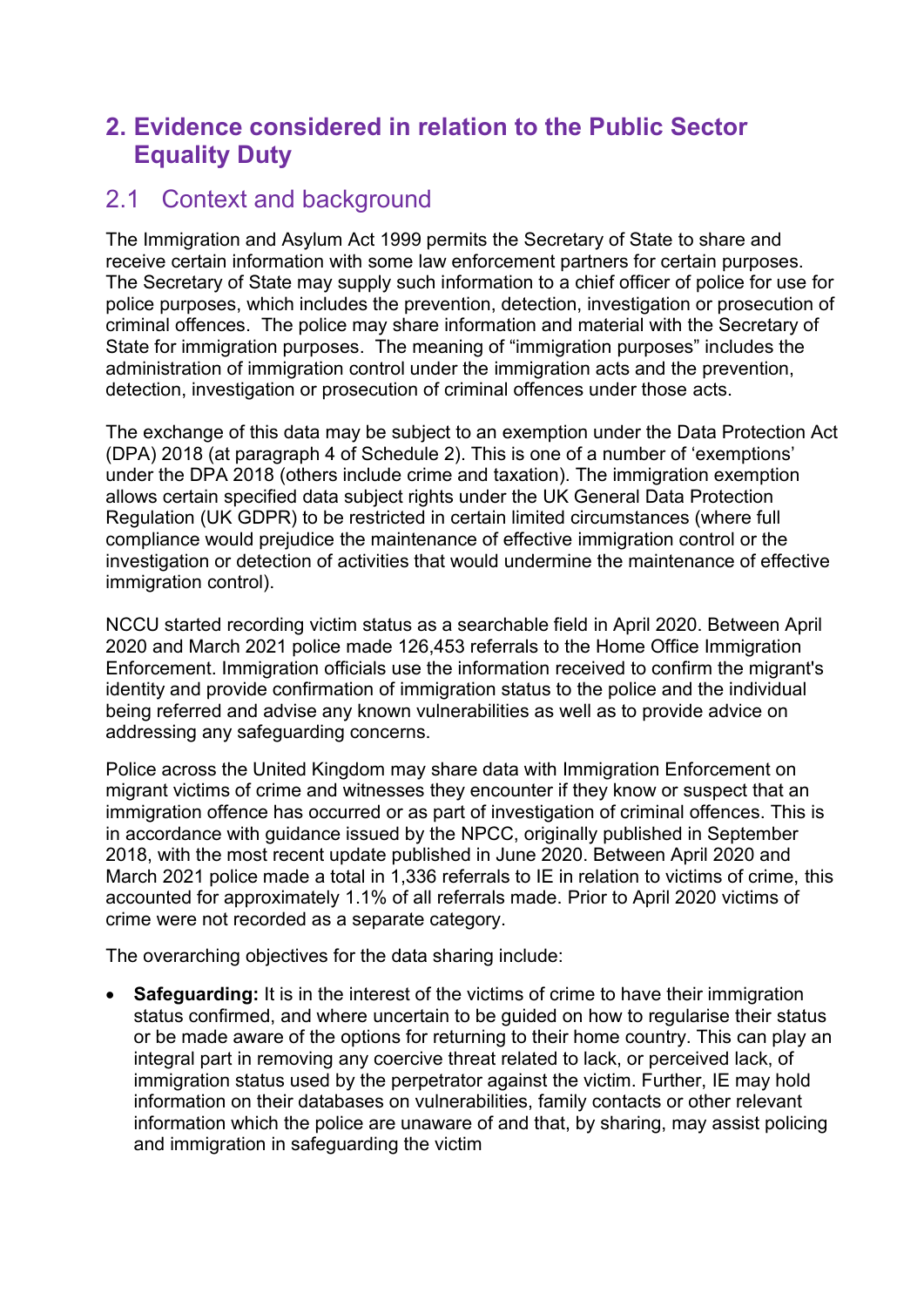• **Enforcing immigration law:** If immigration law is not enforced there would be no incentive to enter the UK legally. Individuals who lack or appear to lack immigration status should be brought into the immigration system, so that their status can be considered and, resolved, either through regularisation of their stay, or by progressing a return to their home country. Further, Parliament has decided to make it an offence under section 24(1) of the Immigration Act 1971 for persons (other than British and certain commonwealth citizens, who have a "right of abode" in the UK under sections 1 and 2 of the Act) knowingly to enter or remain in the UK without leave to do so

# 2.2 Public Sector Equality Duty

The aim of the [Public Sector Equality Duty](https://www.gov.uk/government/publications/public-sector-equality-duty) (PSED) is to embed equality considerations into the day to day work of public authorities, so that they tackle discrimination and inequality and contribute to making society fairer.

The PSED addresses discrimination, inequality and fairness between people who have protected characteristics and those who do not. The protected characteristics are:

- Age
- Disability
- Pregnancy and maternity
- Race this includes ethnic or national origins, colour or nationality
- Religion or belief this includes lack of belief
- Sex
- Gender re-assignment
- Sexual orientation
- Marriage and Civil Partnership

Schedule 3 of the 2010 Act sets out exceptions from the requirement not to discriminate in particular circumstances. Paragraphs 15A (age), 16 (disability), 17 (nationality or national or ethnic origins) and 18 (religion or belief) set out limited exceptions for immigration functions in certain circumstances. It should be noted that these exceptions do not provide a general power to discriminate. A policy must be rational and reasonable, and the discrimination justified in addition to being compliant with the Equality Act, or it could be challenged on public law reasonableness grounds.

Schedule 18 to the 2010 Act sets out exceptions to the public sector equality duty. In relation to the exercise of immigration and nationality functions, s149(1)(b) – a public authority must, in the exercise of its functions, have due regard to the need to advance equality of opportunity between persons who share a relevant protected characteristic and persons who do not share it  $-$  does not apply to the protected characteristics of age, race (as far as it relates to nationality or ethnic or national origins) or religion or belief.

The Home Office is committed to working in a way that promotes equality, respects diversity and protects communities. We will treat all those with whom we deal with, with respect, dignity and fairness regardless of age, disability, colour, ethnicity, nationality, race, gender, sexual orientation, religion or belief, marriage and civil partnership. This fundamentally important principle underpins all Home Office policies, processes, training and guidance.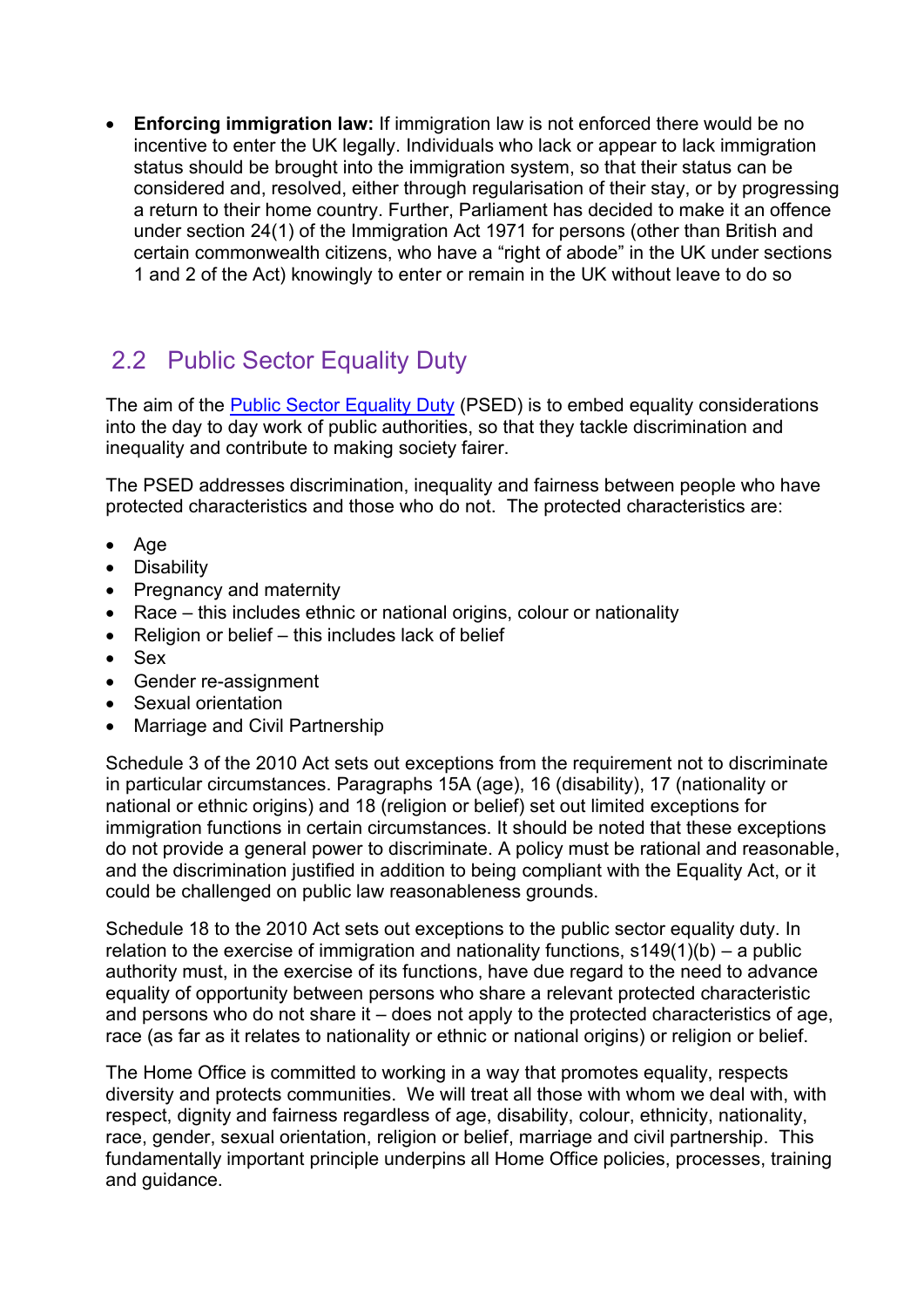The number of migrants in the UK with irregular status who are victims of crime cannot be known exactly as not all crimes are reported and for those that are not all victims or witnesses are referred to IE. The number of victims of crime referred to IE by policing in the year April 2020 – March 2021 was 1336 and represented 1.1% of all police referrals made during the same period.

Witnesses are not recorded by National Command and Control Unit (NCCU) as a separate category and no information on the number of witnesses referred to NCCU by police is available.

# 2.3 Existing powers and processes relating to immigration enforcement

This assessment concerns the risks and impacts associated with data sharing between police and IE in relation to migrant victims of crime and witnesses.

A migrant victim of crime or witness may

- have entered the UK legally and hold status but be unaware of that status
- may have entered legally but not sought or been prevented from seeking further leave upon expiry of their status
- may have entered the UK illegally

If they are without leave this may mean that they are liable to administrative removal if

- they entered in breach of a deportation order
- they entered using false or fraudulent documentation
- they entered using verbal deception
- they entered the UK Via the Common Travel Area in certain circumstances.
- they entered the UK either clandestinely or by deliberately circumventing UK border controls
- they entered the UK legally but have overstayed their period of leave
- they have failed to comply with conditions attached to their legal status
- they have been refused leave to enter at a port of entry
- they have absconded from immigration bail
- they are a seaman deserter

Administrative removal is not automatic. All individual circumstances are fully considered in deciding whether it is right to proceed with removal action including vulnerability.

### 2.4 Current operational powers and process

Powers to arrest and prosecute illegal entrants or those in breach of the conditions of their leave are described within [Immigration Enforcement General Instructions;](https://www.gov.uk/government/collections/enforcement-instructions-and-guidance) See: [Coercive powers,](https://assets.publishing.service.gov.uk/government/uploads/system/uploads/attachment_data/file/511251/Coercive_powers_v1.0.pdf) [Arrest and Restraint](https://assets.publishing.service.gov.uk/government/uploads/system/uploads/attachment_data/file/537682/Arrest-and-restraint-v1.pdf)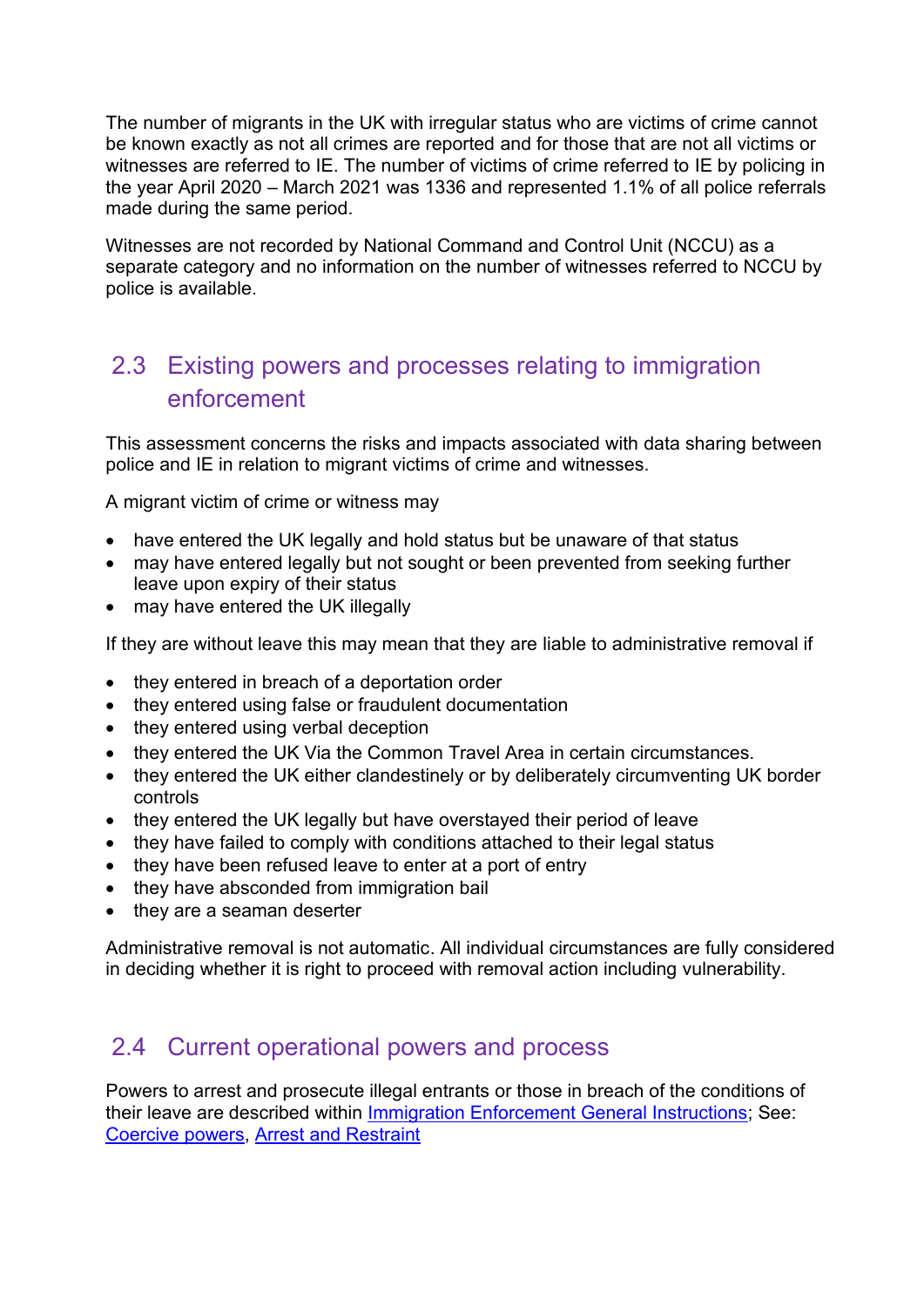This assessment should be read in conjunction with the following related published a policy guidance:

- [Administrative removal](https://assets.publishing.service.gov.uk/government/uploads/system/uploads/attachment_data/file/606982/GI-Non-EEA-admin-removal-v3.pdf)
- [Arrest and restraint](https://assets.publishing.service.gov.uk/government/uploads/system/uploads/attachment_data/file/537682/Arrest-and-restraint-v1.pdf)
- [Enforcement interviews](https://assets.publishing.service.gov.uk/government/uploads/system/uploads/attachment_data/file/947295/enforcement-interviews-v2.0ext.pdf)
- [Foreign witnesses: law enforcement requests to the Home Office](https://assets.publishing.service.gov.uk/government/uploads/system/uploads/attachment_data/file/953973/foreign-witness-guidance-v2.0-gov.uk.pdf)

In addition, General Instructions, [Safeguarding and establishing lawful residence](https://assets.publishing.service.gov.uk/government/uploads/system/uploads/attachment_data/file/772983/safeguarding-and-establishing-lawful-residence-v1.0ext.pdf) provides policy guidance to IE staff about those that claim to, or may otherwise be entitled to, historic rights of residence in and/or citizenship of the UK.

Specific guidance on assessing and managing the needs of vulnerable people encountered during immigration enforcement operations is contained within published General instructions –

- [Identifying people at risk](https://assets.publishing.service.gov.uk/government/uploads/system/uploads/attachment_data/file/866071/identifying-people-at-risk-_enforcement_-v2.0_ext.pdf)
- Adults at risk [victims of modern slavery](https://assets.publishing.service.gov.uk/government/uploads/system/uploads/attachment_data/file/1031899/Adults_at_risk_Detention_of_victims_of_modern_slavery.pdf)
- [Adults at risk in immigration detention](https://assets.publishing.service.gov.uk/government/uploads/system/uploads/attachment_data/file/1031900/Adults_at_risk_in_immigration_detention.pdf)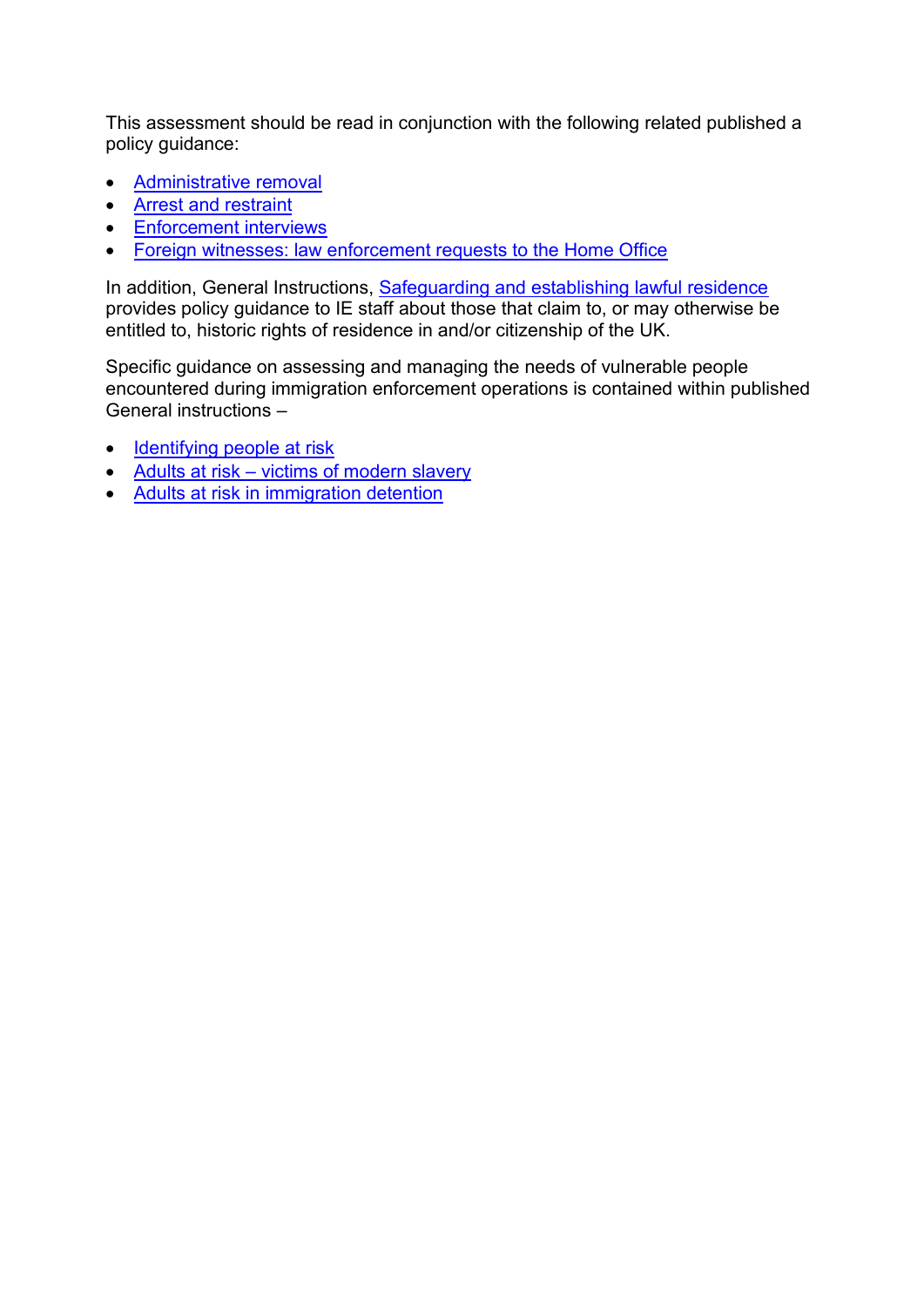# **3. Consideration of impact**

### 3.1 General issues

The data sharing is intended to only occur when police come to know or believe that the victim or witness has insecure immigration status rather than any specific groups defined by the special characteristics described in the [Equality Act 2010.](http://www.legislation.gov.uk/ukpga/2010/15/contents) We are however mindful that that those referred may include identifiable groups and nationalities. To that extent, there is a risk that some groups with protected characteristic/s may be disproportionately affected. This assessment seeks to identify these instances, consider whether this amounts to direct or indirect discrimination, and consider ways to mitigate or eliminate any discrimination.

#### **3.1.1 Identification of rights to remain**

We recognise an identifiable risk that some migrant victims of crime and witnesses who hold ongoing lawful status may be referred because they are themselves unaware of their own immigration status or may believe that they have insecure status. The risk of this referral is mitigated by the benefits to the victim or witness of being informed of their lawful status. For those without lawful status, having confirmation of their status and being able to seek appropriate legal advice is also a benefit.

There may be a variety of reasons why an individual has not already acted to establish their stay. Foremost among our concerns is that the person is vulnerable for various possible reasons; for instance, that they did not have the physical and/or mental capacity to act on their own behalf and may not have had access to necessary care and support. This possibility is discussed in the sections below – particularly that concerning age [related issues](#page-10-0)

Immigration Enforcement acts in accordance with existing policy guidance in relation to the identification of citizenship and residence rights for those we encounter. The complex history of UK immigration regulations requires that careful note is taken of any evidence or suggestion that the person may have existing rights. Policy guidance is contained in [Safeguarding](https://assets.publishing.service.gov.uk/government/uploads/system/uploads/attachment_data/file/772983/safeguarding-and-establishing-lawful-residence-v1.0ext.pdf) – establishing lawful residence

Although, as stated above, we are mindful of the need to exercise the greatest care in establishing existing rights of residence, we are alert to the possibility of fraudulent claims and are bound by the requirements of the law to fully investigate those suspicions where they arise. Policy guidance provides officers with instructions on the steps to be taken in relation to possible fraud while being mindful of the need to safeguard against possible impact on those who are vulnerable. Our approach to identifying and dealing with vulnerability is more generally discussed in the following section.

#### <span id="page-7-0"></span>**3.1.2 Identifying vulnerability and those at risk**

We are committed to ensuring that safeguarding and protecting the vulnerable is at the heart of our person-centred approach.

Vulnerability encompasses a wide spectrum of people and can influence how we interact and respond when we carry out our functions. Many of the people we deal with require immediate and prompt safeguarding interventions because they have been victims or are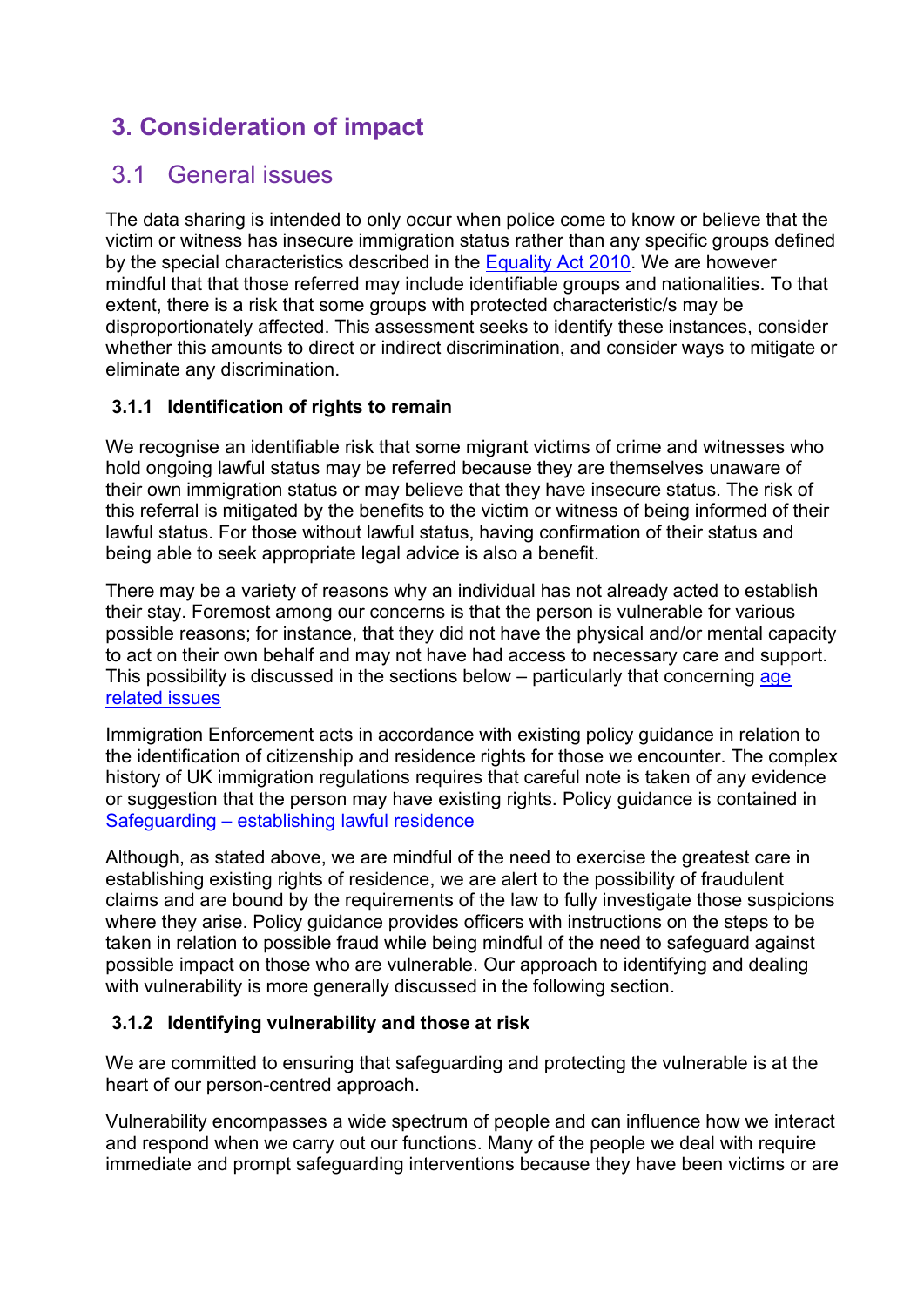subject to exploitation. We have adopted a multi-agency approach to improve our understanding and response to the following:

- modern day slavery / human trafficking
- victims of crime
- domestic abuse
- honour based violence
- forced marriage
- vulnerable to radicalisation
- **exploitation**
- abuse
- mental health
- physical health
- welfare
- gender based violence
- homeless / homelessness

The relevant legislation includes:

- [Council of Europe Convention on action against trafficking in human beings](https://assets.publishing.service.gov.uk/government/uploads/system/uploads/attachment_data/file/236093/8414.pdf)
- [Section 11 of the Children Act 2004](https://www.legislation.gov.uk/ukpga/2004/31/section/11)
- [Section 55 of the Borders, Citizenship and Immigration Act 2009](https://www.legislation.gov.uk/ukpga/2009/11/section/55)
- [The statutory guidance "Every child matters"](https://www.gov.uk/government/publications/every-child-matters-statutory-guidance)
- [Modern Slavery Act 2015](https://www.legislation.gov.uk/ukpga/2015/30/contents/enacted)
- [Section 21 of the Immigration and Asylum Act 1999](https://www.legislation.gov.uk/ukpga/1999/33/section/21)
- [The Immigration Act 2014](https://www.legislation.gov.uk/ukpga/2014/22/contents/enacted)
- [The Immigration Act](https://www.legislation.gov.uk/ukpga/2016/19/contents/enacted) 2016
- [The Domestic Abuse Act 2021](https://www.legislation.gov.uk/ukpga/2021/17/contents)

When considering whether it is right to undertake enforcement action, including detaining any individual, the practical effect of our [Adults at Risk in Immigration Detention](https://assets.publishing.service.gov.uk/government/uploads/system/uploads/attachment_data/file/919791/adults-at-risk-policy-v5.0ext.pdf) policy is that many people with protected characteristics do not enter detention or are released from detention if there is evidence of relevant risk factors listed below. However, in some cases, a decision to detain may be necessary, even in respect of someone with protected characteristics; for instance, where they hold no leave, have exhausted avenues for obtaining leave and are not willing to leave voluntarily. This action would be a last resort to enforce removal.

The key indicators of risk identified within the policy guidance are:

- suffering from a mental health condition or impairment (this may include more serious learning difficulties, psychiatric illness or clinical depression, depending on the nature or seriousness of the condition)
- having been a victim of torture
- having been a victim of sexual or gender-based violence, including female genital mutilation
- having been a victim of human trafficking or modern slavery
- suffering from post-traumatic stress disorder, which may or may not be related to one of the above experiences
- being pregnant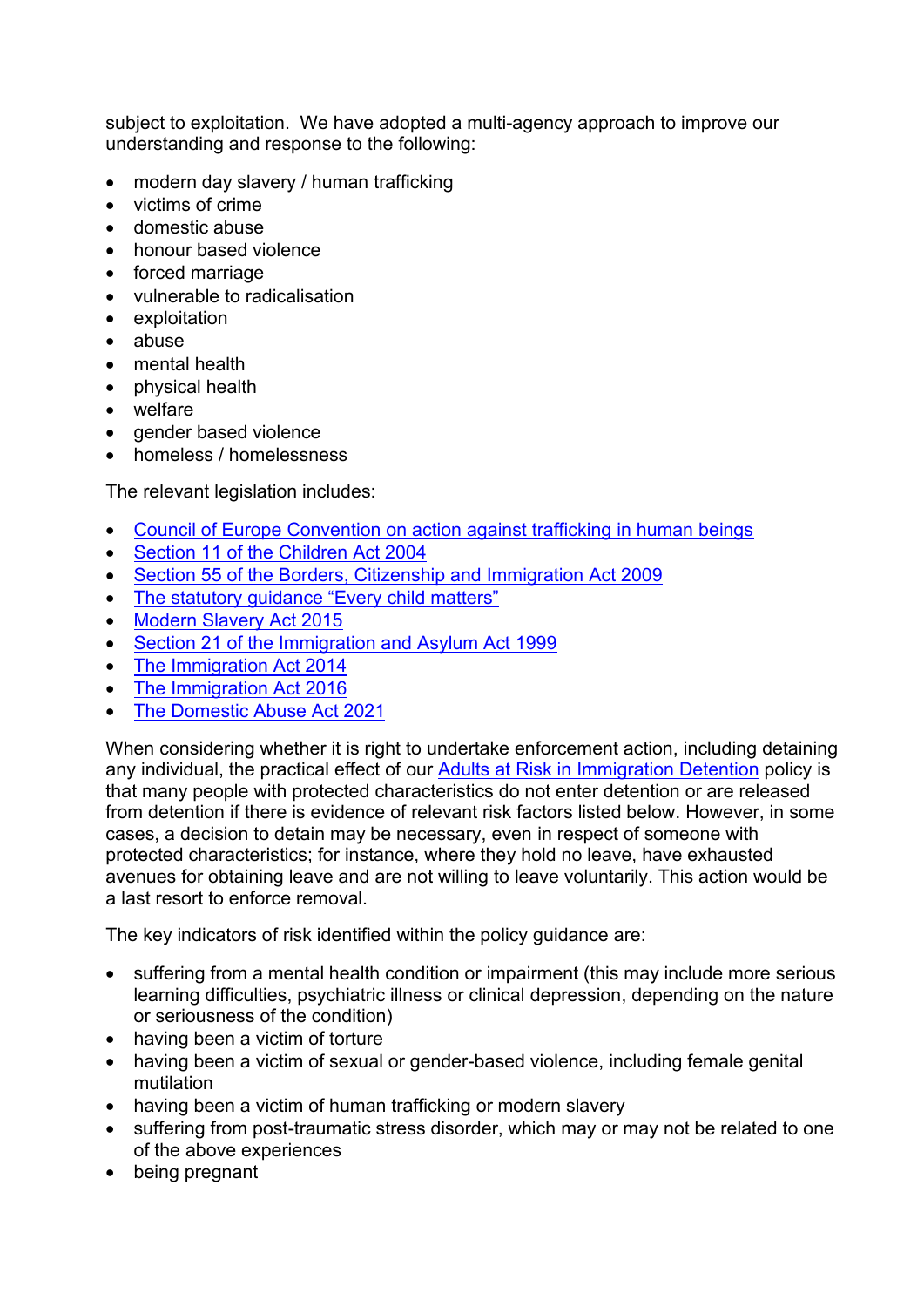- suffering from a serious physical disability
- suffering from other serious physical health conditions or illnesses
- being aged 70 or over
- being a transsexual or intersex person

There is some overlap of these risk indicators with many of the protected characteristics under the [Equality Act 2010.](http://www.legislation.gov.uk/ukpga/2010/15/contents) These indicators also feature within guidance to Immigration Enforcement officers encountering people during visits and operations which details or links to instructions on identifying and dealing with vulnerable children and adults, see policy guidance in relation to:

- [Identifying people at risk](https://assets.publishing.service.gov.uk/government/uploads/system/uploads/attachment_data/file/866071/identifying-people-at-risk-_enforcement_-v2.0_ext.pdf)
- [Adults at risk in immigration detention](https://assets.publishing.service.gov.uk/government/uploads/system/uploads/attachment_data/file/919791/adults-at-risk-policy-v5.0ext.pdf)
- [Detention of pregnant women](https://assets.publishing.service.gov.uk/government/uploads/system/uploads/attachment_data/file/653012/Chapter_55a_Detention_of_pregnant_women_v1.pdf)
- [National Referral Mechanism guidance](https://www.gov.uk/government/publications/human-trafficking-victims-referral-and-assessment-forms/guidance-on-the-national-referral-mechanism-for-potential-adult-victims-of-modern-slavery-england-and-wales#first-responder-organisations)
- Adults at risk [victims of modern slavery](https://assets.publishing.service.gov.uk/government/uploads/system/uploads/attachment_data/file/1031899/Adults_at_risk_Detention_of_victims_of_modern_slavery.pdf)

#### **3.1.3 Victims of crime and /or modern slavery**

In addition to the above indicators of vulnerability, Immigration Enforcement acts as a first responder organisation in relation to the [Modern Slavery Act](https://www.legislation.gov.uk/ukpga/2015/30/contents/enacted) 2015 and has a responsibility to:

- identify potential victims of modern slavery and recognise the indicators of modern slavery
- gather information to understand what has happened to them
- refer victims into the National Referral Mechanism

We take note of existing concern expressed by some interest groups that immigration enforcement objectives may act as a deterrent to the reporting of crime. These concerns are mitigated against by the NPCC policy on data sharing with IE and the wider IE consideration of the circumstances of individuals in a holistic manner. Policy and guidance on this will be further clarified and published to provide re-assurance that victims of crime will be treated as victims first and foremost regardless of their immigration status. Outreach work through the sector and IE's community engagement programme will re-affirm this message.

#### **3.1.4 Legal representation**

The Home Office recognises the need to allow full and timely access for legal representatives to take effective instructions from victims of crime and provide fairness of opportunity for the preparation of their claims. This is provided for in current policy guidance in relation to the actions to be taken upon initial encounter, ongoing interviews and (where applicable) notices of removal.

### 3.2 Considerations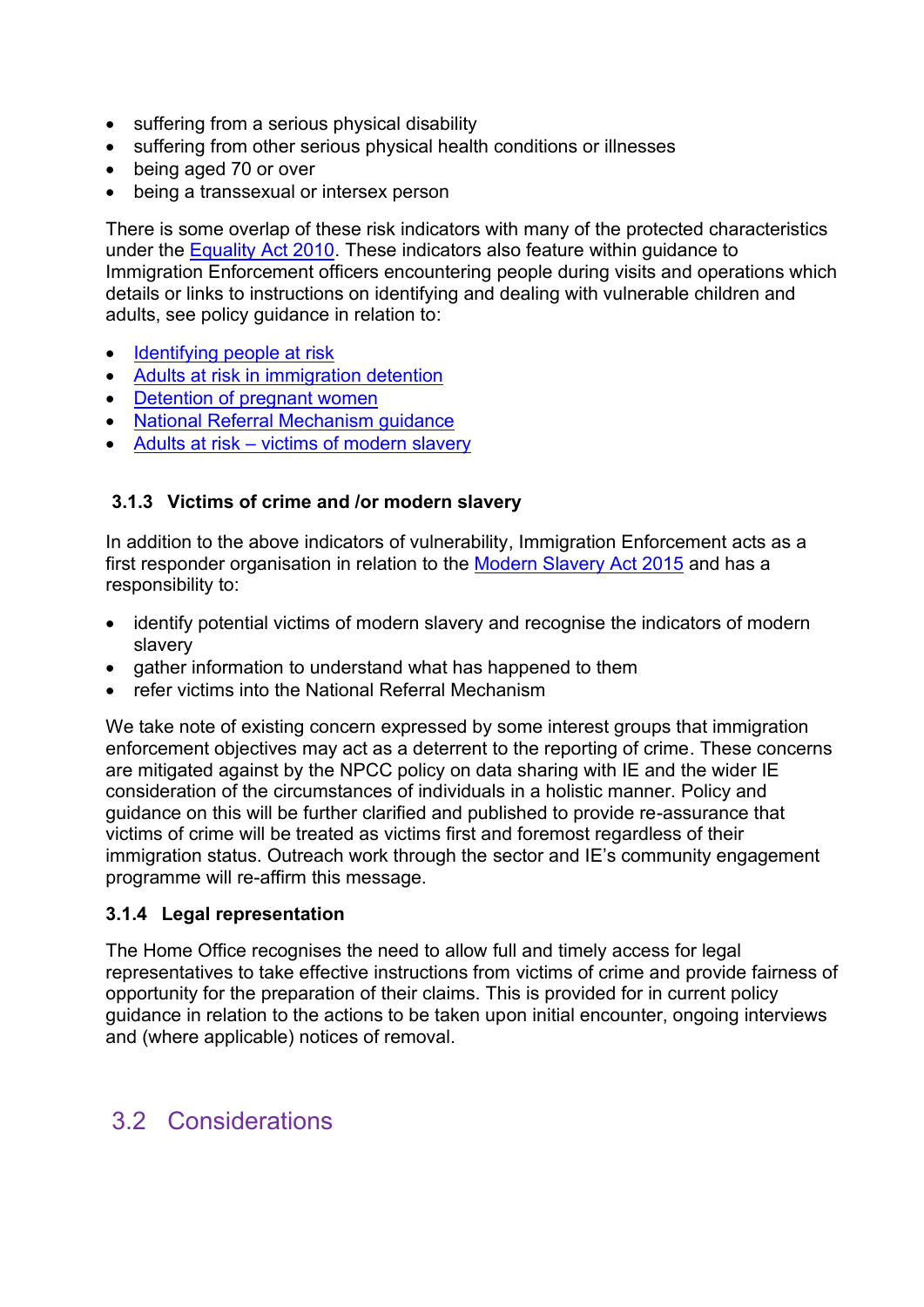The following protected characteristics have been considered in respect of all three limbs except for marriage and civil partnership which is only required to be considered in relation to the first limb of the public sector equality duty:

- age
- disability
- gender reassignment
- pregnancy and maternity
- race (including colour, ethnicity and nationality)
- religion or belief this includes lack of belief
- sex
- sexual orientation
- marriage and civil partnership

**3A Consideration of limb 1 of the duty: Eliminate discrimination**, harassment, victimisation and any other conduct prohibited by or under the Equality Act.

The impacts on those with protected characteristics under the Equality Act 2010 are assessed below. Mitigation in relation to each of the characteristics is contained within but, also see: [Avoidance of potential discrimination](#page-21-0) – systemic mitigation

The data sharing process does not directly disadvantage those within these groups. However, there are identifiable indirect consequences to the implementation of the new measures, both relatively positive and negative for some groups in certain circumstances. These are examined in the following sections.

# <span id="page-10-0"></span>3.3 Age

### **3.3.1 Direct Discrimination**

The data sharing does not directly discriminate based upon age. The police share data with immigration enforcement in relation to migrant victims of crime and witnesses they encounter if they know or suspect that an immigration offence has occurred or as part of investigation of criminal offences. This is in accordance with NPCC policy and the age of the victim is not a determinator in that decision.

#### **3.3.2 Indirect discrimination**

Victims of crime of all ages are referred to immigration enforcement by police when they know or suspect that an immigration offence has occurred or as part of investigation of criminal offences. Between April 2020 and March 2021, 1336 victims of crime were referred of which 145 stated their age on encounter to be under 18 (age may be verified or amended subsequently upon formal assessment by the local authority or provision of supporting documentation). The ages referred to NCCU ranged between 2 years and 70 years. However, most cases referred by policing are adults. Adults in 20 – 39 age range made up just over 50% of all victims of crime referred. This is reflected in the migrant population, especially those encountered as immigration offenders.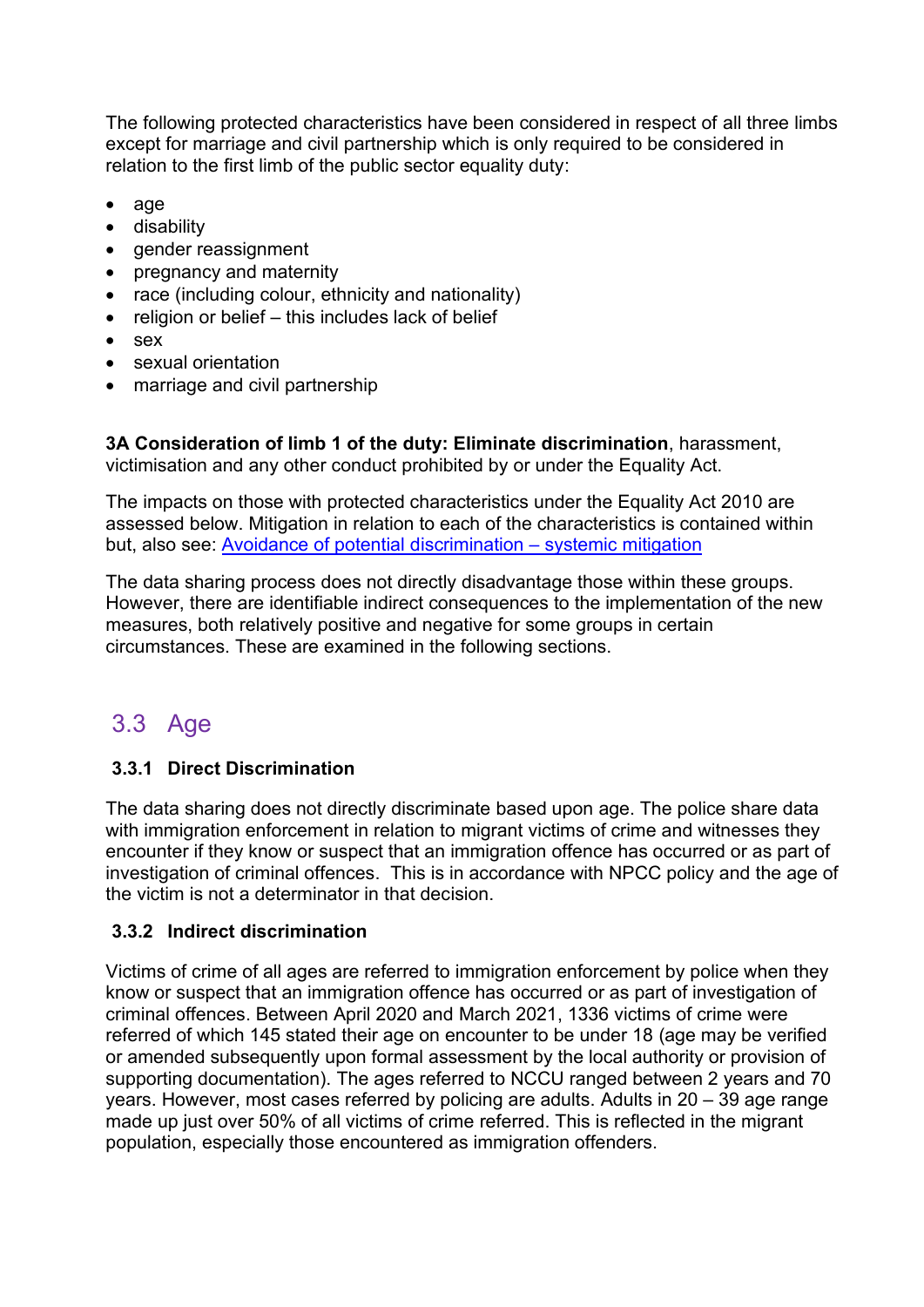Being a victim of crime or witness encountered by police who come to know or suspect that an immigration offence has occurred or as part of investigation of criminal offences is the primary identification criterion, any indirect discrimination on the grounds of age is not automatically unlawful and can be justified as it is proportionate to achieving the legitimate aim of protecting the public, maintaining an effective immigration control and assisting in safeguarding the individual.

# 3.4 Disability

The [Public Sector Equality Duty](https://www.gov.uk/government/publications/public-sector-equality-duty) (PSED) explicitly recognises that disabled people's needs may be different from those of non-disabled people. Most commonly, this might mean making reasonable adjustments or treating disabled people more favourably than non-disabled people where necessary, to meet their needs. For the purposes of the Equality Act 2010, disability is described as: A physical or mental impairment that has a 'substantial' and 'long-term' negative effect on an individual's ability to carry out normal daily activities.

#### **3.4.1 Direct Discrimination**

Disability is not a determinator in details being referred to the immigration enforcement by policing there is no direct discrimination in this policy.

#### **3.4.2 Indirect discrimination**

We acknowledge that some adults are more susceptible to becoming victims of crime, particularly modern slavery, including those persons who are disabled and/or deaf,- this is outlined clearly within the statutory guidance [modern slavery statutory guidance](https://assets.publishing.service.gov.uk/government/uploads/system/uploads/attachment_data/file/1023711/DRAFT_-_Modern_Slavery_Statutory_Guidance__EW__Non-Statutory_Guidance__SNI__v2.4_.pdf)  [\(publishing.service.gov.uk\)](https://assets.publishing.service.gov.uk/government/uploads/system/uploads/attachment_data/file/1023711/DRAFT_-_Modern_Slavery_Statutory_Guidance__EW__Non-Statutory_Guidance__SNI__v2.4_.pdf) and [The Underrecognized Victims of Trafficking: Deaf](https://www.psychologytoday.com/gb/blog/modern-day-slavery/201709/the-underrecognized-victims-trafficking-deaf-women)  [Women | Psychology Today United Kingdom](https://www.psychologytoday.com/gb/blog/modern-day-slavery/201709/the-underrecognized-victims-trafficking-deaf-women) - and that this may also in turn make it more difficult for individuals to describe and account for what has happened to them. It may also make it more difficult for them to understand or describe their immigration status, leading to police having a suspicion that an immigration offence has occurred and referring to NCCU. In such circumstances, quickly and accurately establishing their immigration status to assist in safeguarding individuals by highlighting entitlement to support such as benefits and/or accommodation benefits the victim or witness. Where immigration status is insecure, individuals and any appropriate support agencies can be signposted to relevant pathways to regularise status.

In relation to any enforcement action taken following a referral by policing several policies and instructions work together to ensure that those meeting this Equality Act definition of disability are not directly or indirectly disadvantaged; for instance, relation to Immigration Enforcement operational activity guidance specifies procedures for [Identifying people at risk.](https://assets.publishing.service.gov.uk/government/uploads/system/uploads/attachment_data/file/866071/identifying-people-at-risk-_enforcement_-v2.0_ext.pdf) The guidance includes general advice on awareness and identification of common areas of concern. The [Adults at Risk in Immigration Detention](https://www.gov.uk/government/publications/adults-at-risk-in-immigration-detention) policy sets out that those with a serious physical or mental disability would be regarded as being at risk, and would be detained only if the immigration factors outweigh the risk factors to displace the presumption that individuals at risk should not be detained.

Being a victim of crime or witness encountered by police who come to know or suspect that an immigration offence has occurred or as part of investigation of criminal offences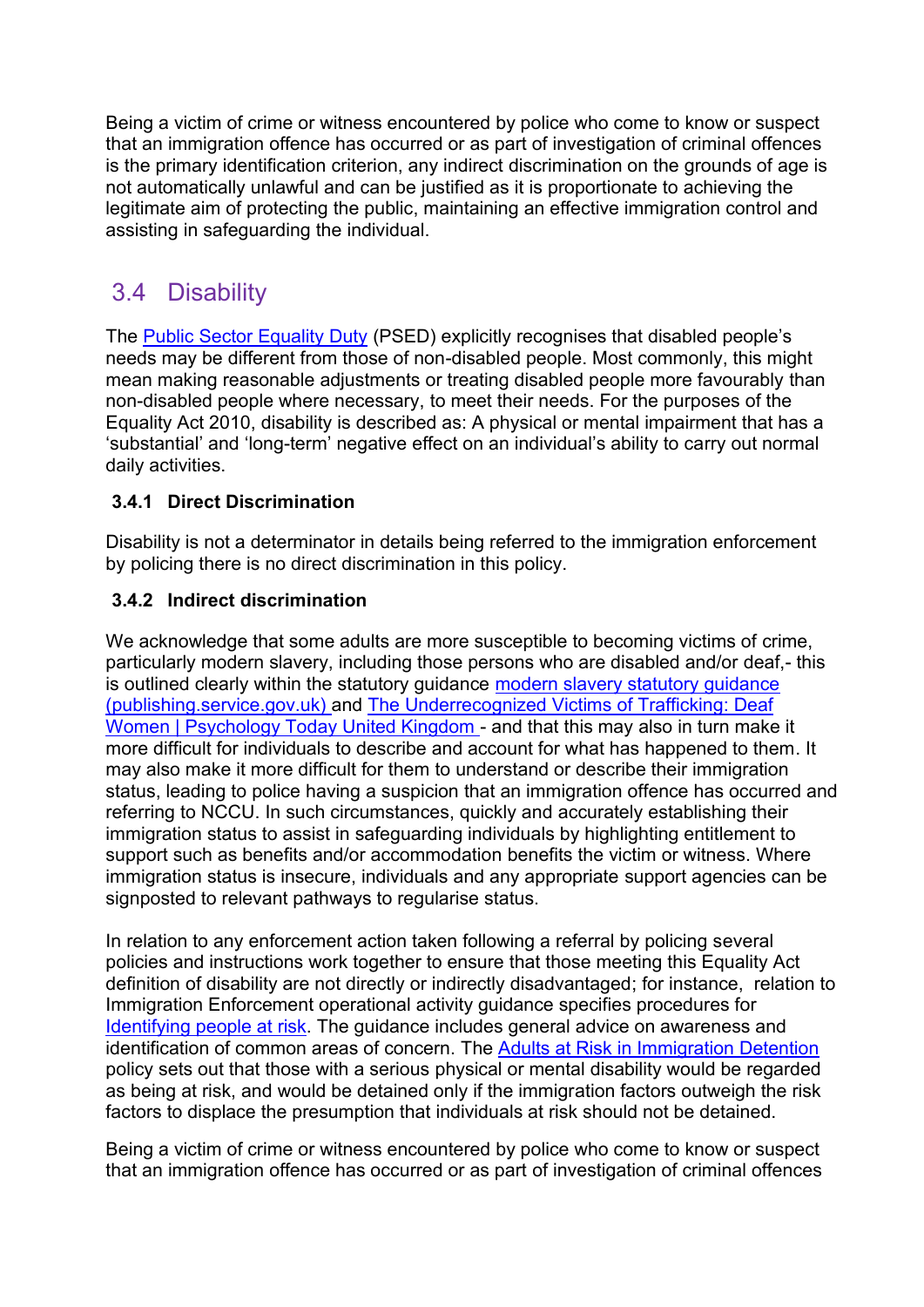is the primary identification criterion, any indirect discrimination on the grounds of disability is not automatically unlawful and can be justified as it is proportionate to achieving the legitimate aim of protecting the public, maintaining and effective immigration control and assisting in safeguarding the individual.

## 3.5 Pregnancy and maternity

#### **3.5.1 Direct Discrimination**

The police share data with immigration enforcement in relation to migrant victims of crime and witnesses they encounter if they know or suspect that an immigration offence has occurred or as part of investigation of criminal offences. This is in accordance with NPCC policy. Pregnancy and maternity are not factors in the data sharing.

#### **3.5.2 Indirect Discrimination**

Pregnancy and maternity are not a protected characteristic in relation to indirect discrimination.

### 3.6 Race

#### **3.6.1 Direct Discrimination**

The data sharing activity is based upon knowledge or suspicion that an immigration offence has been committed or to assist in the investigation of a crime. Data is not shared based on colour, ethnicity, race or nationality.

#### **3.6.2 Indirect Discrimination**

We recognise that suspicion that an immigration offence has occurred leading to data sharing may, in part, arise if English is not the individual's first language and we fully recognise and allow for the possibility that they may find it difficult to communicate their circumstances, fears and/or intentions and that this may constitute indirect discrimination. Police and IE officers have access to interpreting services to mitigate against this to ensure that any referrals are appropriate and for reasons set out in NPCC guidance [Guidance on Info Sharing with Home Office](https://www.npcc.police.uk/Guidance%20on%20Info%20Sharing%20with%20Home%20Office_Website%202020.pdf) Website 2020.pdf (npcc.police.uk) It is also acknowledged that (in)ability to speak a particular language is not in itself impacted by colour and is not a direct indicator of race, ethnicity or nationality.

Of the 1336 victims of crime referred to NCCU between April 2020 and March 2021 and comprised 95 different nationalities. Three nationalities made up 38% of all victims of crime referred to NCCU by police during that period: Vietnam (237); Albania (168); and China (109). Of these 84% were victims of modern slavery rather than other crime types. This is reflected in overall referrals to IE by policing and in those identified as immigration offenders. The data sharing is proportionate to achieve the legitimate aims of maintaining an effective immigration control and safeguarding vulnerable victims and witnesses.

Witnesses are not recorded by NCCU as a separate category and no information on the number of witnesses referred to NCCU by police is available.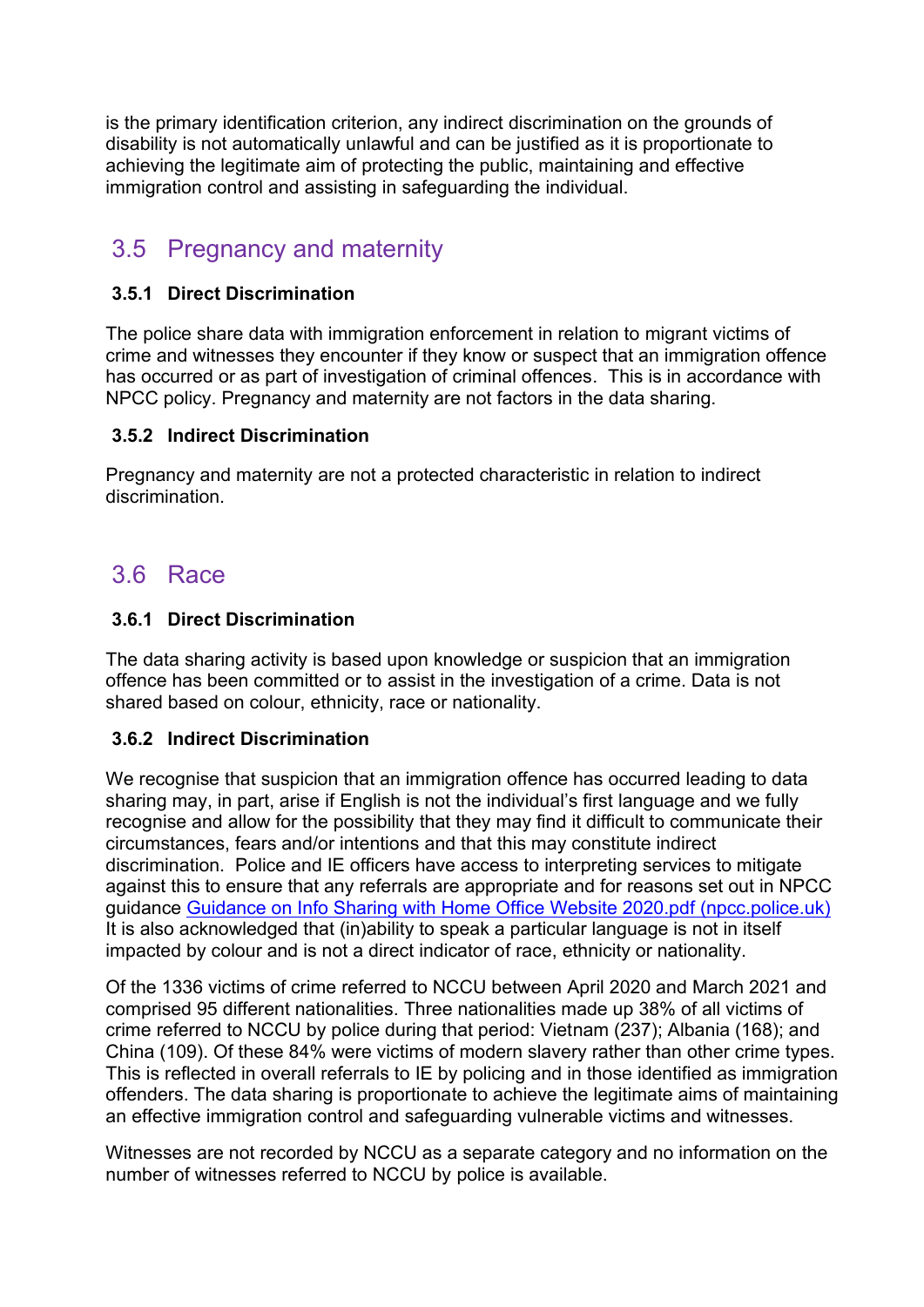The reasons for the police suspicion required to consider the referral are not recorded by Home Office but should be recorded by the police officer making the referral in accordance with the NPCC guidance on information sharing between police and IE published June 2020 [Guidance on Info Sharing with Home Office](https://www.npcc.police.uk/Guidance%20on%20Info%20Sharing%20with%20Home%20Office_Website%202020.pdf) Website 2020.pdf [\(npcc.police.uk\)](https://www.npcc.police.uk/Guidance%20on%20Info%20Sharing%20with%20Home%20Office_Website%202020.pdf)

The Home Office does not collect quantitative data regarding colour, ethnicity or race. These are not a characteristic relevant to IE when making decisions on enforcement activity as immigration law does not make any distinction on the basis of colour, ethnicity or race. Nationality is recorded as being relevant to establishing the identity of the individual referred and is relevant in deciding on the appropriateness of any enforcement in conjunction with other factors. Being of any particular nationality, colour, race or ethnicity is not, on its own, a factor in the data sharing decision.

## 3.7 Religion and belief

#### **3.7.1 Direct Discrimination**

Being a victim of crime or witness encountered by police who come to know or suspect that an immigration offence has occurred or as part of investigation of criminal offences is the determining factor in whether data is shared, there is no direct discrimination on the grounds of religion or belief.

#### **3.7.2 Indirect Discrimination**

The Home Office records information relating to the religion declared by an asylum seeker at the point of their asylum screening but does not record religion as a relevant characteristic in non-asylum cases.

Although no data is available relating to the religious affiliation of those victims of crime and witnesses referred in to NCCU by policing nor those found to be in breach of immigration law, there is no reason to suppose people with this protected characteristic are likely to be disproportionately affected. Detection of immigration offenders is highly likely to reflect the religious demographic of the nationalities involved. Referral to IE by the police under the NPCC guidance is also likely to reflect the religious demographic of the nationalities involved in immigration offences. These characteristics are incidental to the issue of whether data is shared or whether immigration offences have been committed. Immigration enforcement action in the context of data sharing is not expected to directly or indirectly interfere in any way with religious practice or precepts and there is no evidence that those of a particular religion are more likely to be disadvantaged.

### 3.8 Sex

#### **3.8.1 Direct Discrimination**

There is no direct discrimination in relation to data sharing between police and IE based upon sex as the criteria for referral is a victim of crime or witness where the police have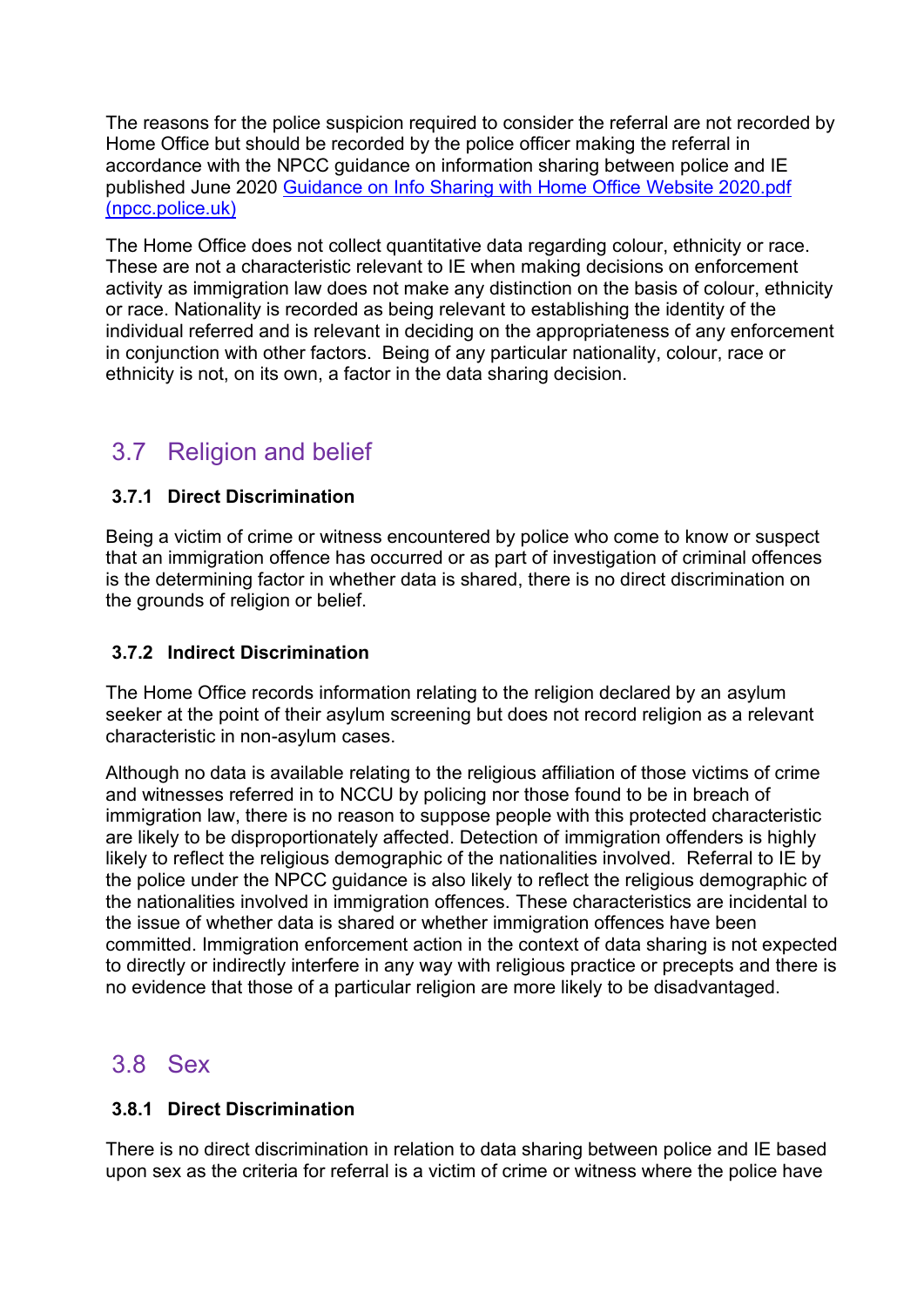suspicion that an immigration offence has been committed or in relation to investigation of a crime.

Published policy contains no criteria directly relevant to enforcement action including arrest, detention or exclusion from detention on the grounds of sex. Any such arrest and/or detention may in principle be appropriate, according to the particular facts of the case.

#### **3.8.2 Indirect Discrimination**

Evidence from referrals of victims of crime to IE shows that different sexes are more likely to be victims of different types of crime. For example, between April 2020 and March 2021, 1336 victims of crime were referred to IE by police. Where the sex of the victim being referred was recorded, 62% (706) were male and 38% (425) were female. The gender of the individual being referred was not recorded in the remaining 194 referrals. In domestic abuse cases males made up approximately a fifth (45) of referrals where gender was recorded with females being four fifths (147), gender was not recorded in 9% of cases. In modern slavery referrals (including human trafficking) referrals males made up approximately two thirds of referrals where gender was recorded (447) with females making up one third (210). Gender was not recorded in 16% of cases. Further in 2019, 10,627 potential victims of modern slavery were referred to the [National Referral Mechanism](https://www.gov.uk/government/publications/human-trafficking-victims-referral-and-assessment-forms/guidance-on-the-national-referral-mechanism-for-potential-adult-victims-of-modern-slavery-england-and-wales) (NRM); Of the potential victims referred in 2019, one-third (3,391) were female and two-thirds (7,224) were male. Compared to 2018, males have slightly increased as a proportion of all NRM referrals. There is no information available on the gender of witnesses.

Although there is evidence that sex is likely to be a factor in being a victim of particular crime types there is no evidence overall that sex is a factor in being a victim of crime or witness encountered by police who come to know or suspect that an immigration offence has occurred or as part of investigation of criminal offences. This is the primary identification criterion, and any differential impact on the grounds of sex is not automatically unlawful and can be justified as it is proportionate to achieving the legitimate aim of protecting the public and assisting in safeguarding the individual. The existing protocols and guidance will mitigate any indirect discrimination.

Sex has no bearing on whether to enforce immigration law and is not a determining factor in operational planning except where sex is associated with one or more other protected characteristics. The central data recorded between January 2018 to June 2020 showed that of 24,821 detected illegal migrants, a total of 2,990 were female (around 12% of the total). During the same period, the number of females who were served with an illegal entrant decision was 12,127. This represented 22% of all those served with an illegal entrant decision during that period.

The largest group of all those detected by Immigration Enforcement in breach of immigration laws are young, adult males. The greater rate of detections and enforcement for this group, and the consistency with which this has been demonstrated over time, makes it highly probable that this reflects the wider demographic of those who are in breach of immigration law.

## 3.9 Gender reassignment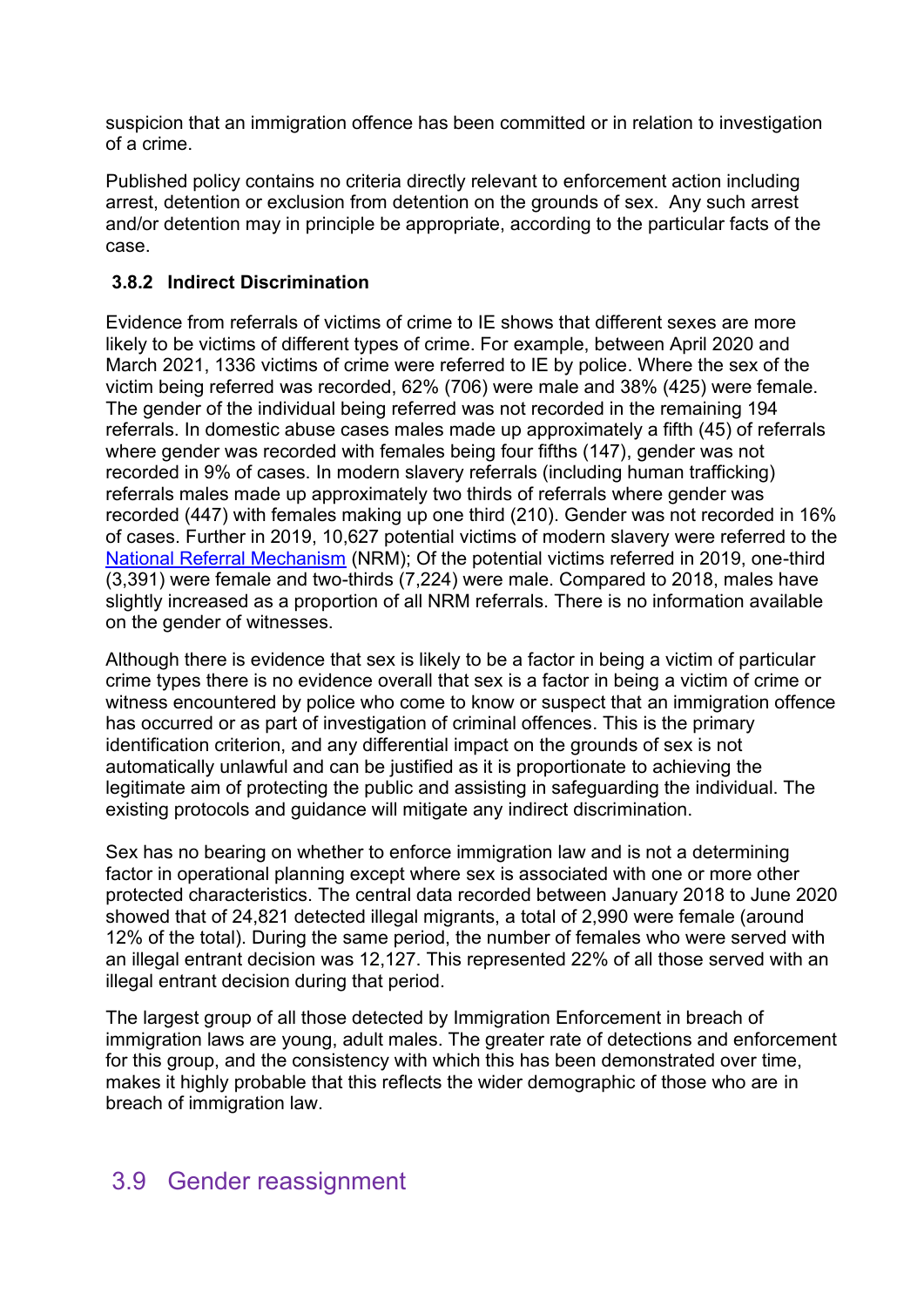#### **3.9.1 Direct Discrimination**

Under the [Equality Act 2010,](http://www.legislation.gov.uk/ukpga/2010/15/contents) an individual has the protected characteristic of gender reassignment where they propose to undergo, is undergoing or has undergone a process (or part of a process) to reassign their sex.

The data sharing does not directly discriminate on the basis of gender reassignment as it is not a factor in the decision to share the data. The data sharing activity is based upon knowledge or suspicion that an immigration offence has been committed or to assist in the investigation of a crime.

The Home Office does not collect quantitative data regarding those encountered who propose to, are undergoing or have undergone gender reassignment. The Home Office also does not record central statistics relating to claimants who present gender identity claims or who identify as transsexual. Although no data is available on those subject to the immigration rules, there is no reason to suppose people with this protected characteristic are particularly likely to be affected by the data sharing

#### **3.9.2 Indirect discrimination**

Existing policy guidance concerning encounters with individuals in this group emphasises the need to safeguard the privacy and dignity of individuals; see: for instance [search and](https://assets.publishing.service.gov.uk/government/uploads/system/uploads/attachment_data/file/578886/Search-and-seizure_v3.pdf)  [seizure.](https://assets.publishing.service.gov.uk/government/uploads/system/uploads/attachment_data/file/578886/Search-and-seizure_v3.pdf)

We acknowledge that those who proposed to, are undergoing or have undergone gender reassignment may be more susceptible to becoming victims of certain types of crime, such as, but not exclusively, hate crime. As such a migrant victim of crime that shares this characteristic is more likely to be referred to NCCU than someone, materially similar in all other ways, who does not share this characteristic. In those cases, quickly and accurately establishing their immigration status to assist in safeguarding individuals by highlighting entitlement to support such as benefits and/or accommodation benefits the victim or witness. Where immigration status is insecure, individuals and any appropriate support agencies can be signposted to relevant pathways to regularise status.

No data is available relating to gender reassignment for those victims of crime and witnesses referred in to NCCU by policing nor those found to be in breach of immigration law. However, the public sector equality duty is a continuing one and the Home Office will continue to assess any equalities impacts that come into play. Should any adverse consequences come to our attention, the Home Office will consider how best to respond to the findings.

Being a victim of crime or witness encountered by police who come to know or suspect that an immigration offence has occurred or as part of investigation of criminal offences is the primary identification criterion, any indirect discrimination on the grounds of gender reassignment is not automatically unlawful and can be justified as it is proportionate to achieving the legitimate aim of protecting the public, maintaining and effective immigration control and assisting in safeguarding the individual.

## 3.10 Sexual orientation

#### **3.10.1 Direct Discrimination**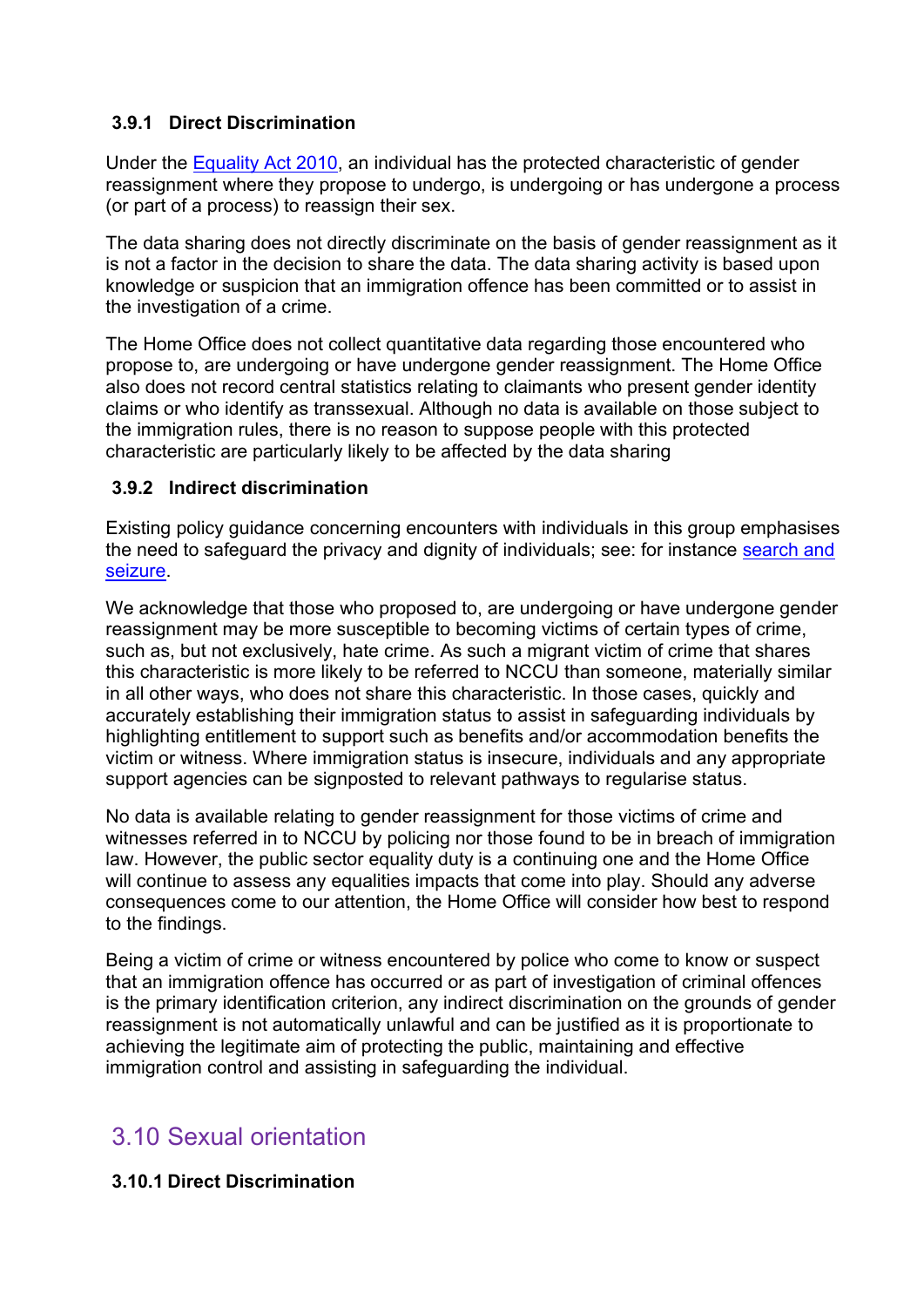The data sharing does not directly discriminate on the basis of sexual orientation as it is not a factor in the decision to share the data. The data sharing activity is based upon knowledge or suspicion that an immigration offence has been committed or to assist in the investigation of a crime.

The Home Office does not centrally record statistics on the sexual orientation of those detected in breach of immigration law, detainees. However, statistics are maintained in respect of whether the asylum claim is based (partly or wholly) on sexual orientation via a manual flagging system. This data does not indicate that a claimant identifies as having a particular sexual orientation.

No data is available on the sexual orientation of those referred to IE by policing as victims of crime or witnesses. The Home Office also does not record central statistics relating to claimants who present gender identity claims or who identify as transsexual.

#### **3.10.2 Indirect discrimination**

The Home Office does not centrally record statistics on the sexual orientation of those detected in breach of immigration law, detainees. However, statistics are maintained in respect of whether the asylum claim is based (partly or wholly) on sexual orientation via a manual flagging system. This data does not indicate that a claimant identifies as having a particular sexual orientation.

No data is available on the sexual orientation of those referred to IE by policing as victims of crime or witnesses. The Home Office also does not record central statistics relating to claimants who present gender identity claims or who identify as transsexual.

We acknowledge that sexual orientation may make individuals susceptible to becoming a victim of certain types of crime, such as, but not exclusively, hate crime. As such a migrant victim of crime that shares this characteristic is more likely to be referred to NCCU than someone, materially similar in all other ways, who does not share this characteristic. In those cases, quickly and accurately establishing their immigration status to assist in safeguarding individuals by highlighting entitlement to support such as benefits and/or accommodation benefits the victim or witness. Where immigration status is insecure, individuals and any appropriate support agencies can be signposted to relevant pathways to regularise status.

Being a victim of crime or witness encountered by police who come to know or suspect that an immigration offence has occurred or as part of investigation of criminal offences is the primary identification criterion. Any differential impact on the grounds of sexual orientation is not automatically unlawful and can be justified as it is proportionate to achieving the legitimate aim of protecting the public, maintaining effective immigration control and assisting in safeguarding the individual.

## 3.11 Marriage and Civil Partnership

#### **3.11.1 Direct Discrimination**

The data sharing does not directly discriminate on the basis of marriage or civil partnership. Published policy contains no criteria directly relevant to enforcement action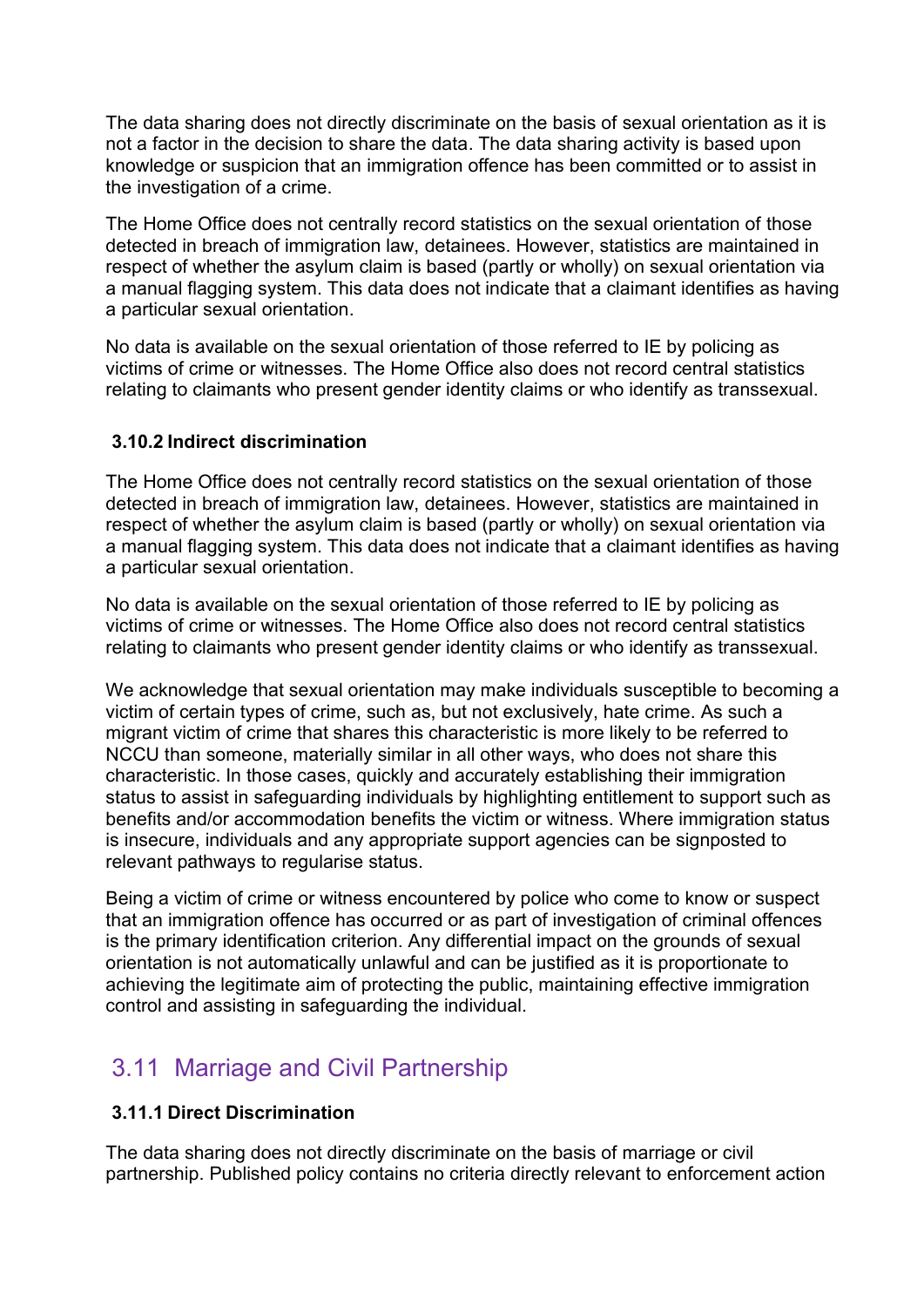including arrest, detention or exclusion from detention on the grounds of marriage or civil partnership. Any such arrest and/or detention may in principle be appropriate, according to the particular facts of the case.

The Home Office does not centrally record statistics on the marriage or civil partnership status of those victims of crime referred into IE by policing nor of those detected in breach of immigration law.

#### **3.11.2 Indirect Discrimination**

It is acknowledged that certain types of crime are more likely, but not exclusively, to be experienced by those in relationships including marriage and civil partnership for example domestic abuse. As such a migrant victim of crime that shares this characteristic is more likely to be referred to NCCU than someone, materially similar in all other ways, who does not share this characteristic. In those cases, quickly and accurately establishing their immigration status to assist in safeguarding individuals by highlighting entitlement to support such as benefits and/or accommodation benefits the victim or witness. Where immigration status is insecure, individuals and any appropriate support agencies can be signposted to relevant pathways to regularise status.

As being a victim of crime or witness encountered by police who come to know or suspect that an immigration offence has occurred or as part of investigation of criminal offences is the primary identification criterion, any indirect discrimination on the grounds of marriage and civil partnership is not automatically unlawful and can be justified as it is proportionate to achieving the legitimate aim of protecting the public and assisting in safeguarding the individual.

**3B. Consideration of limb 2: Advance equality of opportunity** between people who share a relevant protected characteristic and people who do not share it.

Under paragraph 2(1) of Schedule 18 to the EA, the requirement under section 149(1)(b) to advance equality of opportunity between those who have a relevant protected characteristic and those who do not, does not have to be considered in relation to the exercise of immigration and nationality functions in respect of age, race, religion or belief, where race relates to nationality or ethnic or national origins.

We value very highly the rich diversity of our community and the historic and continuing contribution made to this country by those that decide to make it their home. The Government recognises the need to promote and preserve the confidence of the many distinct groups within our communities by ensuring that the law is applied equitably and consistently. We seek the cooperation and support of all community groups to maintain the integrity and fair application of laws and regulations designed to protect and help us all.

The Government is mindful that public attitudes to migrants, and to immigration controls in general, vary widely across socio-economic groups, political groups and geographical areas. Whatever the basis of public attitudes, whether positive or negative, the issue has historically been a potential source of community concern. Misunderstanding, poorly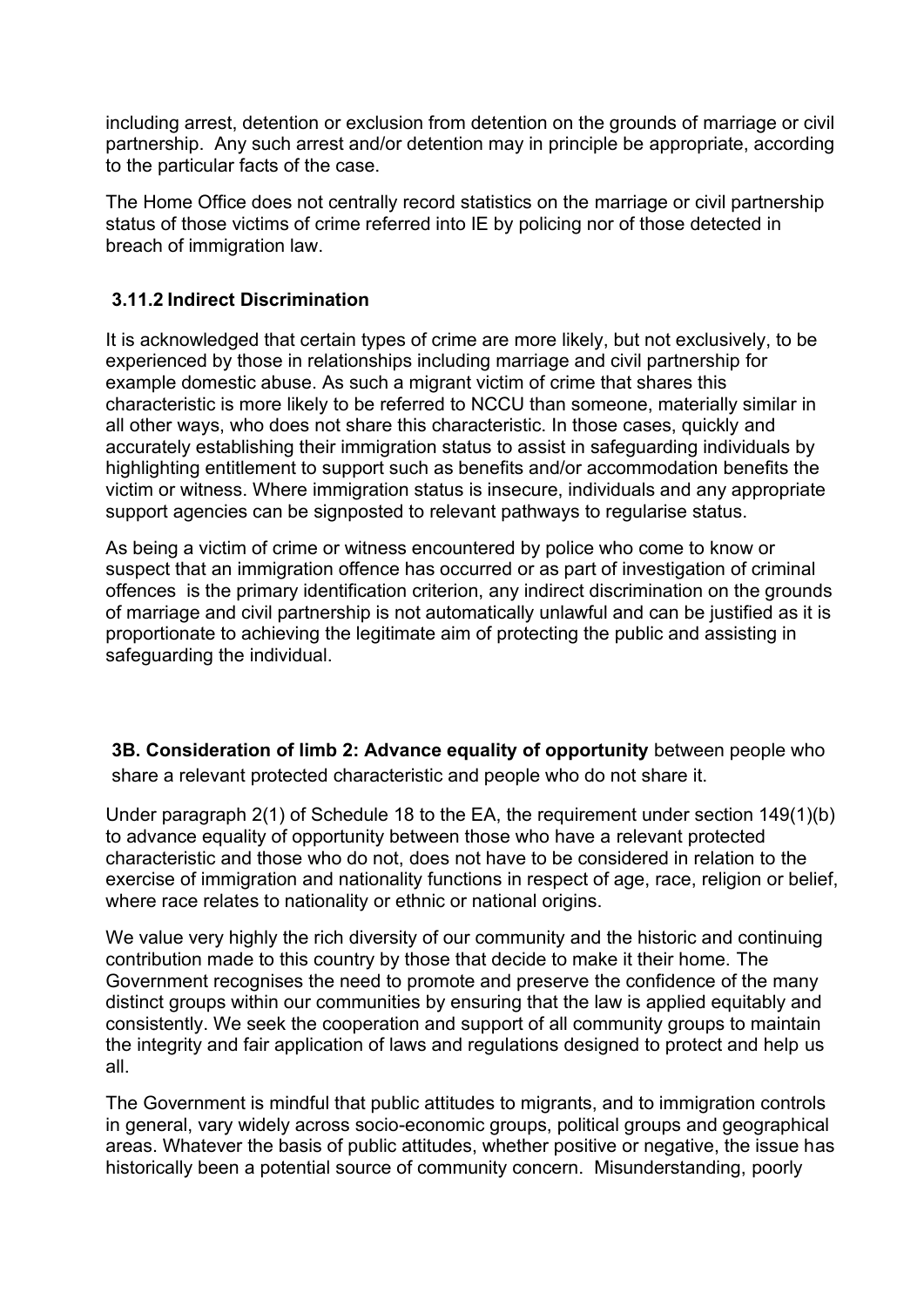implemented policy, misplaced resentment, and a lack of confidence in lawful controls have the potential to damage counter-racism measures, feed cultural prejudices and to have a toxic effect on community cohesion and belonging.

Knowing and understanding the size and makeup of the communities we serve, together with understanding the identity and entitlements of those within the community are fundamental requirements for administrative planning and the efficient management of and provision of services and benefits.

Access to government services and to employment, housing and education are regulated by various legislation but are all subject to the Equality Act 2010. The Government seeks to safeguard the legitimate processes by which individuals come to the UK to visit, work, study or take up lawful residence and thereby safeguard public confidence that the measures are fair and effective.

The **Equality Act 2010** duty to advance equality of opportunity between persons who share a relevant protected characteristic and persons who do not share it does not apply in relation to the exercise of immigration and nationality functions in respect of race (excluding colour), religion or belief and age. However, Immigration Enforcement seeks wherever possible to act and interpret powers fairly and in a way that promotes and enhances community confidence. We seek to act in a way that advances equality and promotes community confidence by applying immigration law fairly, consistently and in a way that addresses potential harm to communities and services as described above. We are mindful of the severe damage that can be done to community relations because a social grouping or section of the community perceives, rightly or wrongly, that it is being targeted disproportionately or without legitimate and proportionate justification. We consider that these risks are best managed by:

- planning and implementing our activities in accordance with the public sector equality duty
- being transparent in the way that our policy and guidance is published and implemented
- regularly assessing and reviewing equality risks as they apply to our strategy and policy
- engaging directly with the community where possible and appropriate to gauge concerns and issues
- engaging with other agencies, charities, interest groups and other bodies as a means of community outreach and to better understand equality issues and factor these into our planning

Immigration Enforcement seeks through assessments, such as this, to identify and where possible eliminate any actual risk of direct or indirect discrimination but also recognises, that even where no discrimination is identified, there is the need to minimise the perception of discrimination that may also harm community confidence. IE seeks to engage with community groups and other bodies as part of ongoing Community Engagement. IE also maintains a communication network comprising a large range of stakeholders and seeks their views.

IE interacts directly with community groups via its National Community Engagement Team, whose officers are selected because of their specialist knowledge and skills in relation to the largest foreign heritage diasporas within the UK. At an operational level, IE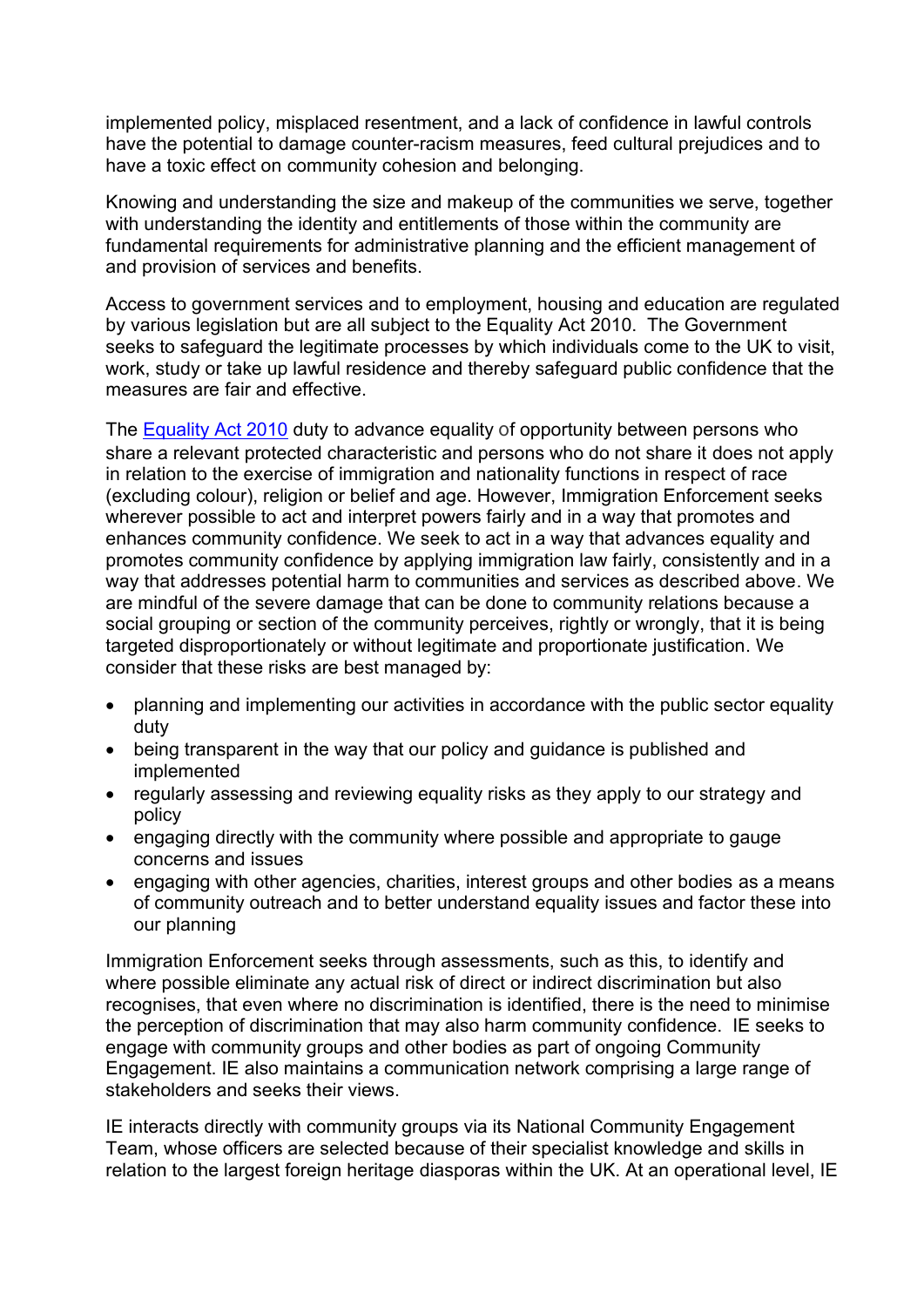trains its officers in equality and diversity awareness and provides practical guidance and training relating to cultural sensitivities and the sensitivities and needs of all those protected groups listed above. IE is itself an organisation with a diverse workforce where cultural knowledge, language abilities and personal awareness of the needs of the protected groups is highly valued and fully utilised to the benefit of both the organisation and the public.

#### **3B.1 Possible impact**

The Government acknowledges the potential negative effect on community confidence of immigration enforcement processes. Although we aim to support communities in the way described, there are identifiable risks that must be addressed, including:

- that the data sharing may be perceived by some community groups as discriminatory
- that the approach may create a perception of 'separateness'

We will fully address these issues in policy quidance to ensure that:

- proper account is taken of all individual circumstances
- action is proportionate and in the public interest

The Government also recognises identifiable benefits to communities by fairly and consistently:

- enforcing, or supporting the enforcement of, regulations in relation to employment, housing and access to services
- identifying and supporting vulnerable adults and children, including victims of crime and witnesses
- restricting opportunities for those set on fraud and deception, including identity fraud and abuse of benefits

By these means we promote equality by undermining those whose actions undermine confidence in lawful regulations, promote division and conflict and have a corrosive effect on community cohesion.

Her Majesty's Inspectorate of Constabularies, Fire and Rescue Services (HMICFRS) undertook an investigation into data sharing between police and IE in relation to migrant victims of crime and witnesses in response to submission of a super-complaint by Liberty and Southall Black Sisters. Their report [Safe to share? Report on Liberty and Southall](https://assets.publishing.service.gov.uk/government/uploads/system/uploads/attachment_data/file/945314/safe-to-share-liberty-southall-black-sisters-super-complaint-policing-immigration-status.pdf)  Black Sisters' super[-complaint on policing and immigration status](https://assets.publishing.service.gov.uk/government/uploads/system/uploads/attachment_data/file/945314/safe-to-share-liberty-southall-black-sisters-super-complaint-policing-immigration-status.pdf) 

[\(publishing.service.gov.uk\)](https://assets.publishing.service.gov.uk/government/uploads/system/uploads/attachment_data/file/945314/safe-to-share-liberty-southall-black-sisters-super-complaint-policing-immigration-status.pdf) published in December 2020 supported the view held within the sector that victims do not come forward to report crime owing to their fear of the authorities, and that fear of enforcement action related to immigration status is a contributing factor for some individuals. This fear may also be used as a tactic by exploiters to prevent victims from reporting their situation to the authorities. This is acknowledged by policing and the Home Office

The primary identification criterion for the data sharing is being a victim of crime or witness encountered by police who come to know or suspect that an immigration offence has occurred or as part of investigation of criminal offences and is not based upon any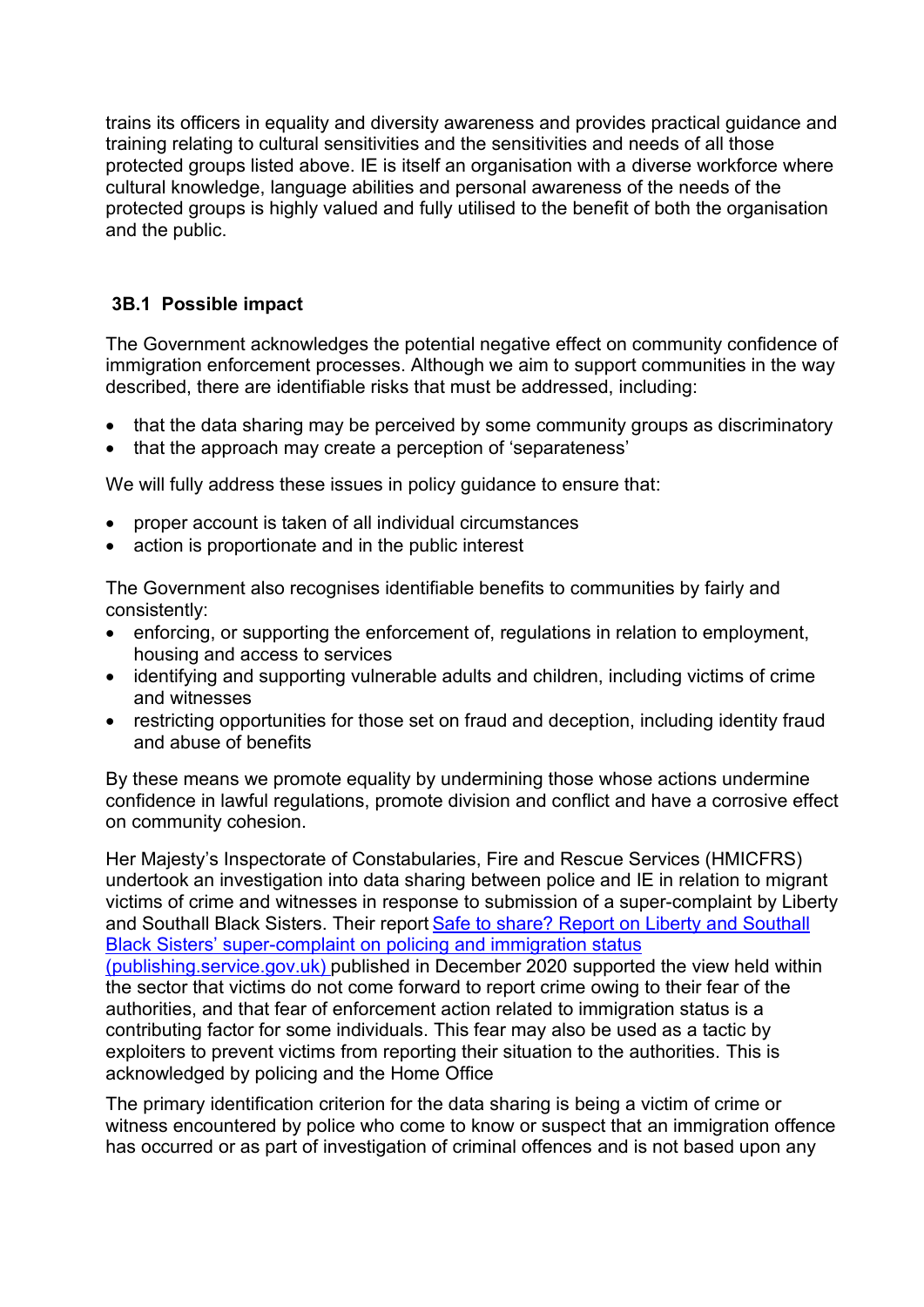protected characteristic. This is supported in published guidance issued by both IE and the NPCC.

To mitigate these concerns, we will seek to further strengthen guidance around the data sharing both within IE and in conjunction with policing. We will review the required mechanisms to be able to publish statistics on referrals of victims of crime and enforcement action. Published guidance and statistics will be promoted and on Gov.uk, through IE's community engagement programme and we would welcome the support of the sector in raising awareness across migrant communities.

**3C. Consideration of limb 3: Foster good relations** between people who share a protected characteristic and persons who do not share it.

It is acknowledged that perception of immigration enforcement processes can have a negative impact on community confidence and community cohesion. This is addressed by pro-active community outreach work through charities and community/ faith groups to dispel the misconceptions by explaining our processes. It is acknowledged that the policy may contribute to the negative perceptions outlined above but it is considered that the benefits to communities, victims and witnesses outweigh the negatives.

## **4. General assessment and mitigation of potential impacts**

### 4.1 Potential discrimination: risks and mitigation

#### **4.1.1 Direct discrimination**

The data sharing objective applies to all those for whom there are reasonable grounds to suspect that they are in breach of immigration law regardless of whether they have any of the 9 protected characteristics. No evidence of direct discrimination has been identified.

#### **4.1.2 Indirect discrimination**

Indirect discrimination happens when there is a policy that applies in the same way for everybody but disadvantages a group of people who share a protected characteristic, and you are disadvantaged as part of this group. If this happens, the person or organisation applying the policy must show that there is an objectively justifiable reason for it.

Indirect discrimination in relation to some protected groups is unavoidable, for instance, the data sharing will have a disproportionately adverse effect on those nationalities that form the largest groups detected and who are suspected of being in breach of immigration law. The existence of identifiably larger national groups is incidental to the policy intention that the law should apply equally and that it will do so whether the proportions of national groups changes in the future. The Home Office has no means of predicting future changes which are dependent on many variables such as changes to socio/political conditions, changes of legal status in other regimes and environmental pressures. Those detected in the UK and who are found to be in breach of immigration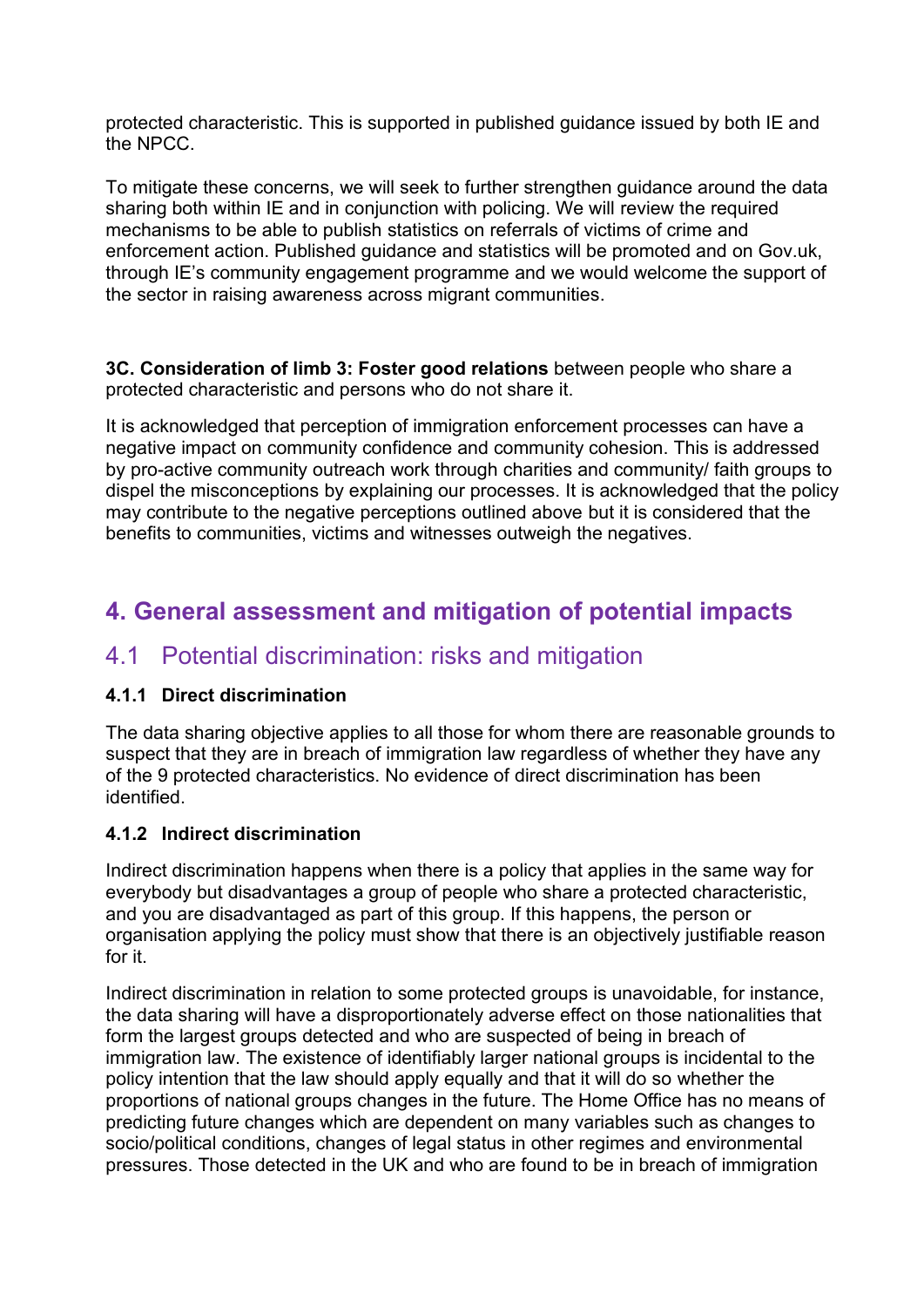law are a self-selecting cohort and the law is intended to apply to all within it no matter how its demographic may change.

### <span id="page-21-0"></span>4.2 Avoidance of potential discrimination: administrative mitigation

The Home Office seeks to avoid or mitigate discrimination though use of:

- Compliance with statutory regulation: such as [Equality Act 2010](http://www.legislation.gov.uk/ukpga/2010/15/contents)
- Systemic measures: such as policy guidance and training
- Continuous assessment: such as provided by policy assessment and operational planning procedures
- Structural measures: such as communication and liaison mechanisms
- Statutory rules and guidance; See: Section 3 Identifying vulnerability and those at [risk](#page-7-0)

#### **4.2.1 Policy guidance**

Immigration Enforcement General Instructions provides policy assurance measures and practical guidance to IE staff in identifying those that claim to, or may otherwise be entitled to, historic rights of residence and/or citizenship. Specific guidance on assessing and managing the needs of these and vulnerable people encountered during immigration enforcement operations is contained within published General instructions – Identifying [people at risk](https://assets.publishing.service.gov.uk/government/uploads/system/uploads/attachment_data/file/866071/identifying-people-at-risk-_enforcement_-v2.0_ext.pdf) and [Modern slavery: how to identify and support victims -](https://www.gov.uk/government/publications/modern-slavery-how-to-identify-and-support-victims) GOV.UK [\(www.gov.uk\)](https://www.gov.uk/government/publications/modern-slavery-how-to-identify-and-support-victims)

Detailed guidance on understanding and avoiding unlawful discrimination is contained in overarching Home Office guidance to all business areas and IE's General Instructions refers to and links to this guidance. Where appropriate, this is supplemented within IE General Instructions to provide guidance on conducting assessments designed to identify and mitigate the risk of discrimination. Guidance also addresses specific processes and scenarios where a person within a protected group might be treated in a manner that could be perceived as less favourable or discriminatory when compared to an individual from another protected group or not from a protected group.

Clear guidance helps officials make informed, consistent decisions based on evidence. Immigration officers are required to examine and assess each person referred on a caseby-case basis taking account of all the circumstances of each case. The fact that a case contains one or more of the factors set out in the guidance does not necessarily determine the eventual action; enforcement officers are required to maintain a 'dynamic risk assessment', that is, assess and reassess the circumstances of the case considering changing circumstances or new information.

Home Office policy guidance contains details of the steps taken to safeguard the rights of individuals and to mitigate against possible discrimination. For example, Immigration Enforcement General Instructions contains the following:

- [Identifying people at risk](https://assets.publishing.service.gov.uk/government/uploads/system/uploads/attachment_data/file/866071/identifying-people-at-risk-_enforcement_-v2.0_ext.pdf)
- [Adults at risk in immigration detention](https://assets.publishing.service.gov.uk/government/uploads/system/uploads/attachment_data/file/919791/adults-at-risk-policy-v5.0ext.pdf)
- Adults at risk [victims of modern slavery](https://assets.publishing.service.gov.uk/government/uploads/system/uploads/attachment_data/file/1031899/Adults_at_risk_Detention_of_victims_of_modern_slavery.pdf)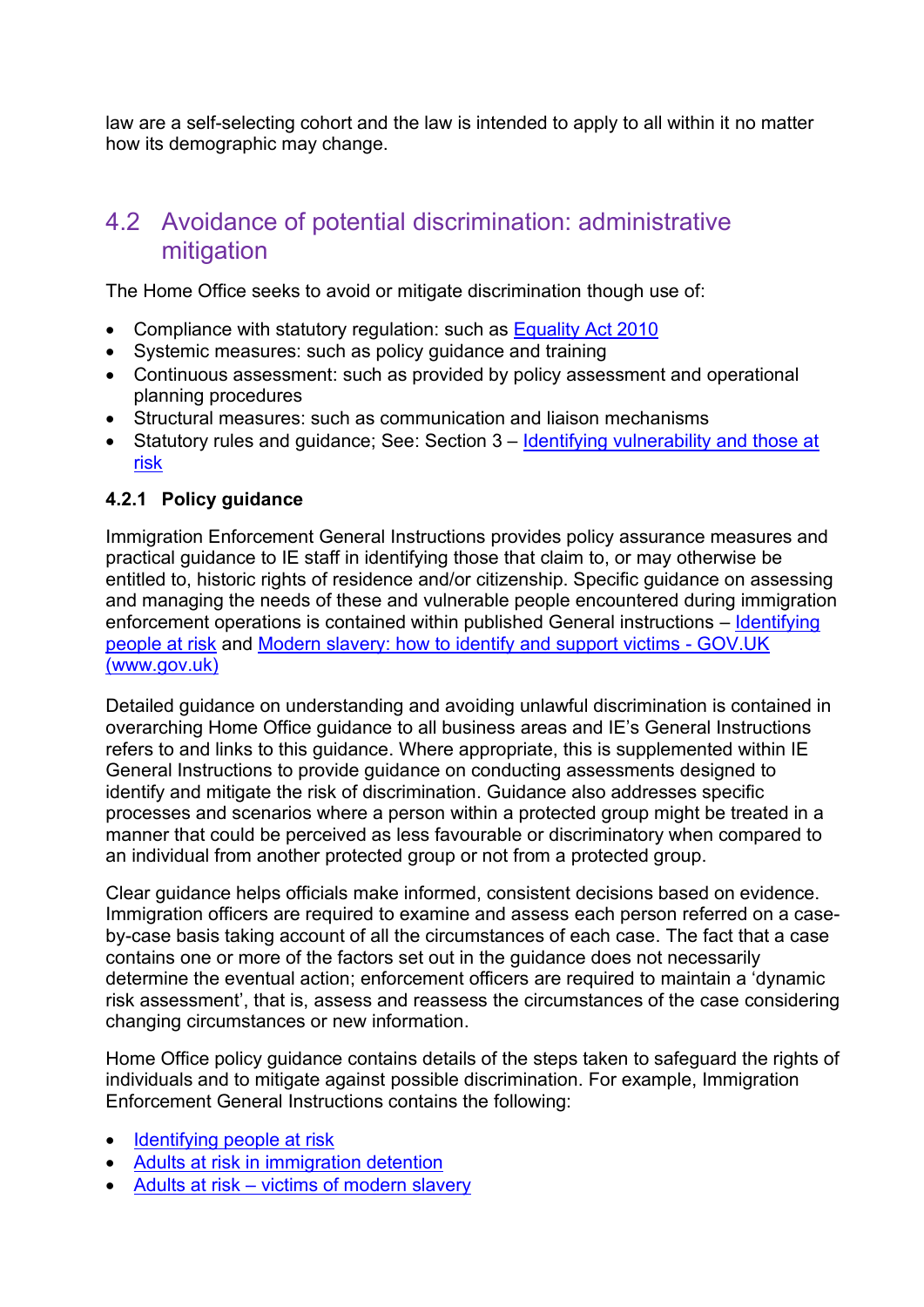#### **4.2.2 Training**

All officers dealing with cases involving children or vulnerable adults must undergo checks and training that is proportionate and relevant to their roles and responsibilities.

A key objective of the training provided to Home Office staff is to ensure that they are equipped to identify vulnerabilities or potential vulnerabilities related to gender, age, sexual identity, trafficking (modern slavery) and torture. Our staff are also trained to ensure that those they encounter are treated with respect, dignity and fairness regardless of age, disability, ethnicity, nationality, race, gender, sexual orientation, religion or belief.

IE staff receive mandatory training and periodic refresher training in several relevant areas:

- equality and diversity
- mental health
- keeping children safe
- modern slavery
- integrity and conduct

At an operational level, IE trains its officers in equality, race and diversity awareness and provides practical guidance and training relating to cultural sensitivities and the sensitivities and needs of all those protected groups listed above. IE is itself an organisation with an ethnically diverse workforce where cultural knowledge, language abilities and personal awareness of the needs of the protected groups is highly valued and fully utilised to the benefit of both the organisation and the public.

In line with policy guidance, training also reminds front-line staff of the principle that all asylum claimants are potentially vulnerable and that it is important to ensure that claimants and any other persons encountered are given appropriate help, for example, where there are concerns over their physical and/or mental health and experiences of torture, trafficking, sexual or domestic violence and/or child protection.

Specific training addresses issues of trafficking and modern slavery, servitude and forced or compulsory labour, to assist staff in recognising and properly handling the cases of those who may be victims.

Competent Authority Training (Modern Slavery/Trafficking) is a one-day course for specialist decision-makers trained as competent authorities (CA). It covers the National Referral Mechanism (NRM) from end-to-end and the Single Competent Authority's responsibilities at each stage, including the purpose of the NRM, timescales for decisionmaking and benefits to victims.

The NRM e-learning course is for all Home Office commands and provides a background to the National Referral Mechanism. There is a separate modern slavery e-learning course for the use of IE and UK Visas and Immigration. The training is mandatory for all in-country staff in those areas.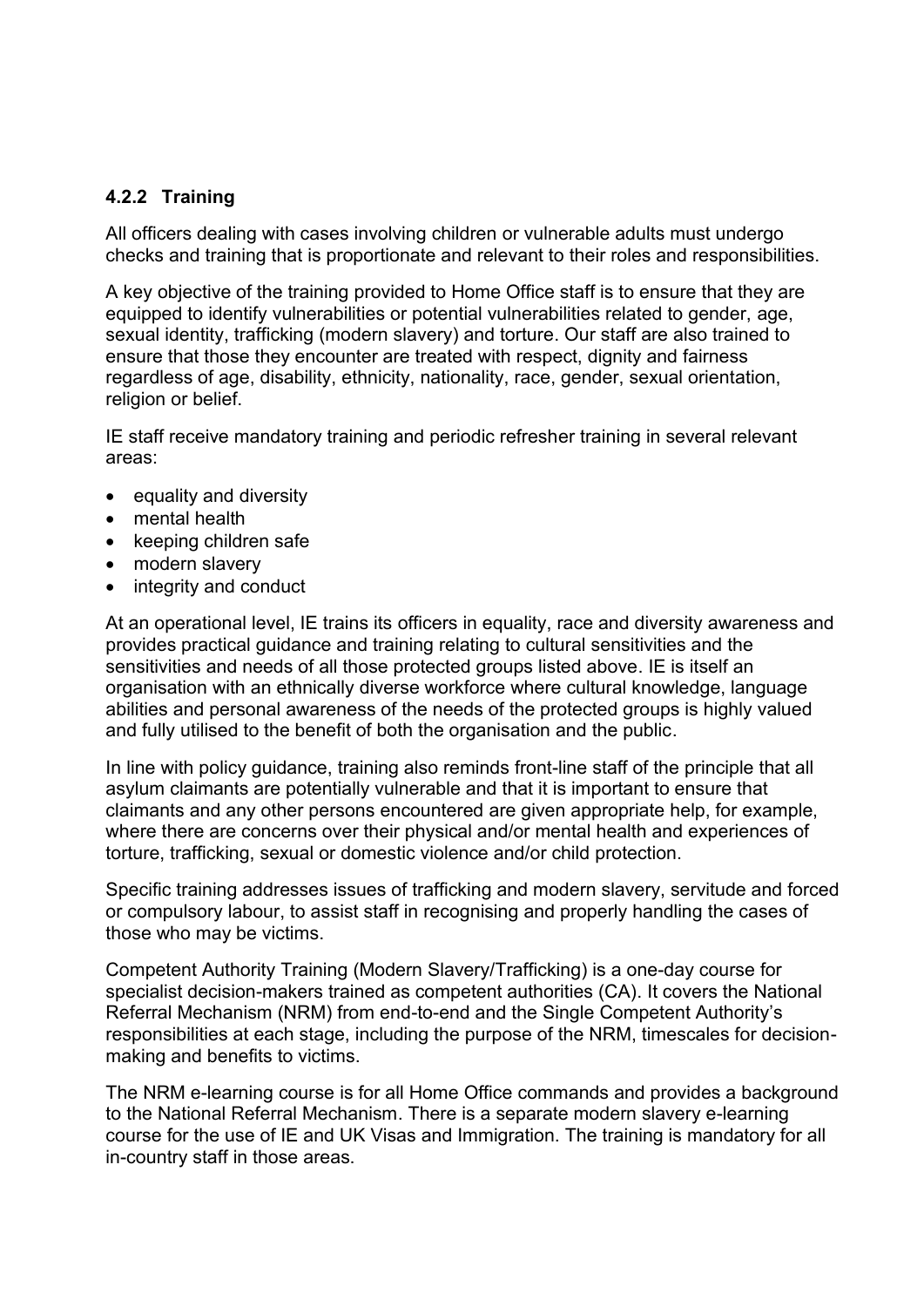Vulnerability training is a mandatory course for all IE staff that continues to be rolled out. Frontline staff, including those at NCCU who receive the police referrals undertake a twoday course that covers:

- Vulnerability Matters Vulnerability Strategy, General Awareness and IE's role, Personal Centred Approach, Professional Curiosity, Perverse Behaviour
- Protecting Vulnerable Children Inherent Vulnerability of Children, Case Studies on Victoria Climbie & Breck Bednar, Section 55, Children's Act and LA (Local Authority) referral
- Mental Health, Suicide, Self-Harm -Mental Health General Awareness, Suicide Awareness and the Suicide and Self-Harm guidance
- Female Genital Mutilation Awareness, Types, Indicators, Prevalence, Legislation
- Modern Slavery Exploitation Types, Indicators and the NRM
- Wider Vulnerability Domestic Abuse, Forced Marriage, Honour Based Abuse, Substance Misuse, Homelessness, Victims of Crime and Radicalisation/CHANNEL
- Vulnerability Principles and Resources Principles of use of detention and Adults at Risk background, IE Vulnerability Champions and Vulnerability team, Internal resources and further eLearning
- Further policy guidance for IE staff concerning types of vulnerability and actions to take is contained within IE General Instructions, ['Identifying people at risk'](https://assets.publishing.service.gov.uk/government/uploads/system/uploads/attachment_data/file/866071/identifying-people-at-risk-_enforcement_-v2.0_ext.pdf)

#### **4.2.3 Continuous assessment**

Immigration Enforcement operational and decision-making processes have embedded within them the requirement to assess and reassess an individual's circumstances and the potential harm they may suffer because of their circumstances and/or the potential harm that they may present to other people. This includes:

- the need to identify and note risks and, where necessary, act to safeguard a vulnerable person
- take account of material changes to an individual's circumstances, for instance
- changes to their level of dependency or those that are dependent upon them
- changes to their health
- the risk that statutory rights may have been misinterpreted or overlooked, such as residual residence rights

Assessment of the harm caused to others is usually undertaken as part of criminal proceedings but may also be noted in other circumstances, for instance, where there is evidence of domestic abuse.

Assessment may take place at any time but is mandatory at key 'control points'. These include:

- initial encounters
- arrest and detention
- as part of the decision to actively try and remove the individual from the UK

In other instances, an assessment of harm is included during operational planning. An assessment of available information is made prior to operational enforcement visits and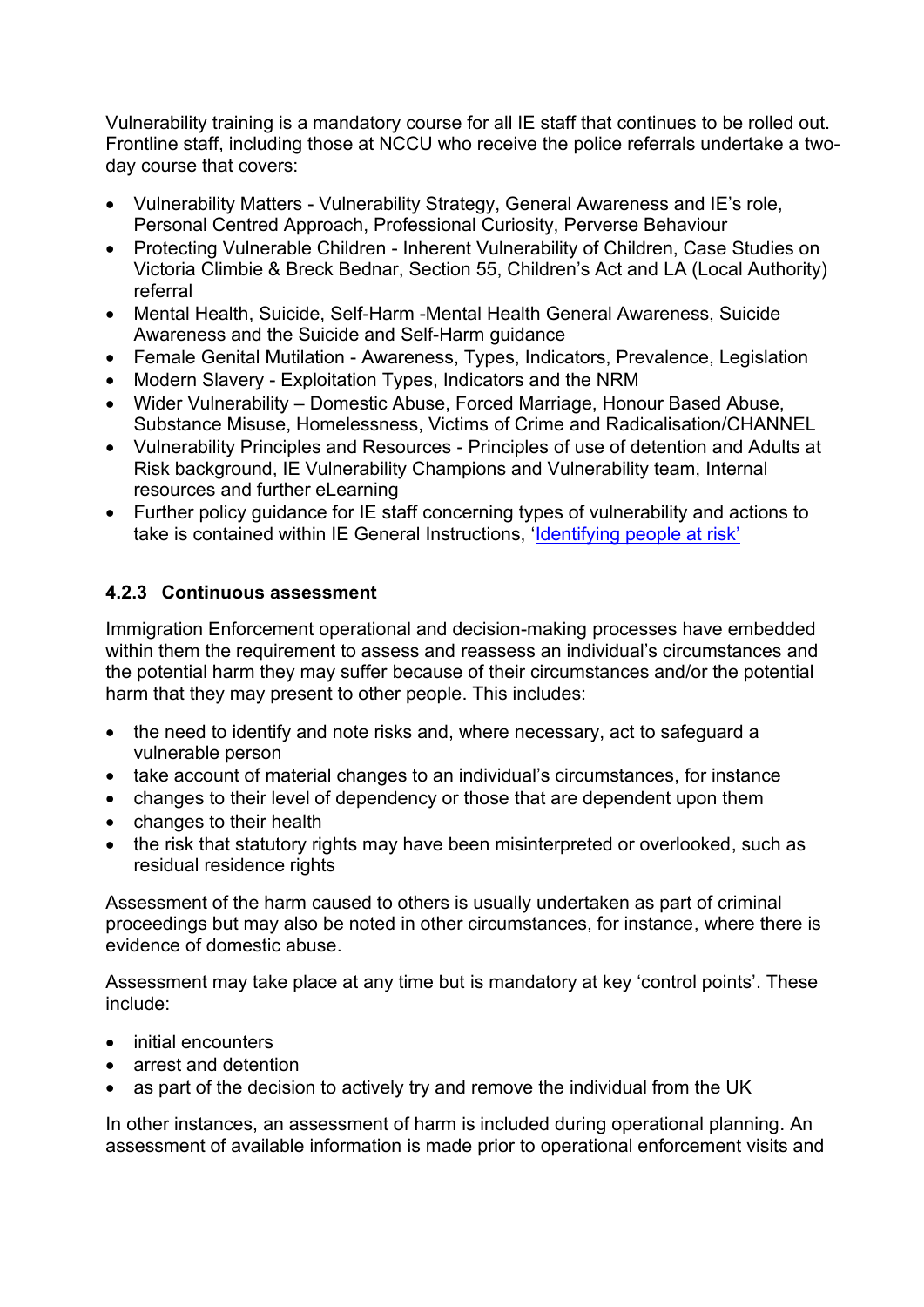is intended to identify risks that the operation may impact the community and/or breach the Equality Act 2010 and the public sector equality duty.

# 4.3 Structural and strategic mitigation

The following internal Home Office structures and mechanisms provide tools, assurance, monitoring and analysis designed wholly or in part to assist and promote compliance with the public sector equality duty:

#### **4.3.1 Home Office strategic mechanisms**

Policy Assurance Framework - Measures taken by the Home Office to acknowledge and address discrimination, ensure safeguards and protect communities extend beyond administrative protocols and guidance. The Home Office maintains structures and links to wider government systems and mechanisms designed to identify and mitigate issues and fulfil our public sector equality duty. The Home Office utilises a Policy Assurance Framework (PAF), which is a tool to guide policy makers through what to consider and who to consult when developing or changing policies. The PAF was developed to provide greater assurance on the way in which policy is developed, implemented and evaluated. This framework makes sure the policies we develop meet our aims while also ensuring we are delivering strong, robust and assured policies that meet our obligations under the [Equality Act 2010.](http://www.legislation.gov.uk/ukpga/2010/15/contents)

Children's Champion - Immigration Enforcement works with the Home Office's 'Office of The Children's Champion' whose role it is to identify the means of safeguarding children affected by Home Office business and ensure that Home Office policy and practice are in accord with wider children's legislation.

The Home Office Community and Stakeholder Engagement Hub - is a central team established to help increase and strengthen engagement with stakeholders and communities. It was formed as part of the response to the Williams Report that examined the issues raised by the 'Windrush crisis'.

The Warning and Reporting Team - works within the Home Office, Migration and Borders System. The team brings operational and other assurance leads together in an Early Warning Working Group to ensure any trends or issues of concern are identified, assessed and investigated as a matter or priority.

#### **4.3.2 Immigration Enforcement mechanisms**

IE assurance strategy – Immigration Enforcement operates assurance mechanisms to embed within IE the Home Office framework of assurance standards and principles. The strategy sets out terms of reference, principles and standards. The assurance process highlights key risk areas and identifies gaps and duplications. The process also assesses the professional training required for entry level assurance staff and continual professional and experiential development for supervisory and managerial personnel.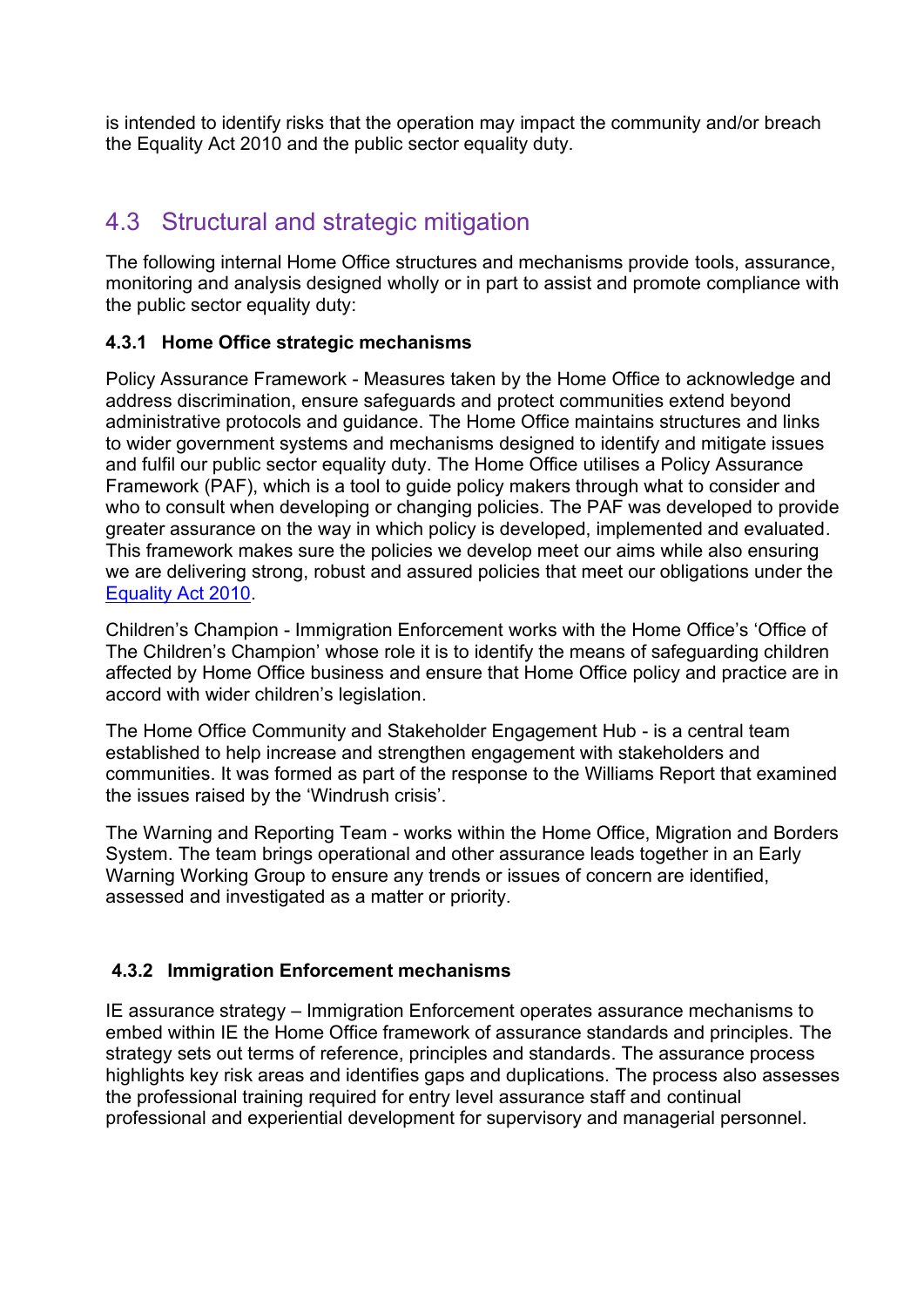IE community engagement strategy **–** The Home Office has a national role in promoting the integration of communities and works to coordinate action across central and local government; See: [Integrated Communities Action Plan.](https://www.gov.uk/government/publications/integrated-communities-action-plan)

Immigration Enforcement has embedded community impact assessment within its operational planning processes and has a strategic objective to break down the barriers between Immigration Enforcement and the community, enabling communities to be effectively informed, engaged, and involved.

In August 2016 the IE National Community Engagement team was established to build relationships and positively engage with communities in the UK that support and sustain illegal migrant populations. Six nationality specific community engagement leads were recruited for Nigeria, China, Albania, Pakistan, India and Bangladesh. The nationality leads are representative of some of the top nationalities encountered as immigration offenders. They work with community groups and have established community-based surgeries where people can come for information and signposting on extending or regularising their stay, or voluntarily departing the UK. Whilst the engagement leads are representative of the communities they support, they are flexible and engage with communities of other nationalities, as well as other non-nationality-based community groups.

Safety Valve Mechanism (SVM) - The Immigration Enforcement Safety Valve Mechanism (SVM) provides additional support to decision makers in cases where they feel that something simply is not right with the action that the relevant policy and guidance is pointing them towards; for instance, that the action would be perverse considering the general principles we follow to act fairly and proportionately. The SVM Team comprises a virtual community of experts from across Immigration Enforcement case working and operational areas who provide advice, monitor trends and work with policy to learn from cases to improve future responses. It provides further safeguards and avenues of advice when people feel discomfort with the decision that they are making. Since the SVM was introduced and embedded within IE processes in December 2018, it has dealt with 558 referrals (to end March 2021).

Means of redress mechanisms - The Home Office also provides various means of redress and complaint for those using the immigration control system. These include [appeals](https://www.gov.uk/immigration-asylum-tribunal) against various decisions, [administrative review,](https://www.gov.uk/ask-for-a-visa-administrative-review) and [complaints process,](https://www.gov.uk/government/organisations/uk-visas-and-immigration/about/complaints-procedure)

Vulnerability Champions Network **–** Immigration Enforcement formulated the network in 2018 to:

- ensure a consistent, professional IE wide approach to the identification and management of vulnerable persons throughout their contact with IE processes
- ensure IE provides the environment to feedback within a central, dedicated platform to promote examples of good practice, opportunity for improvement and highlight potential failures in the immigration system
- ensure that IE meets its obligations under Section 55 of the Borders, Citizenship and Immigration Act 2009
- ensure colleagues are supported to recognise vulnerability and implement appropriate safeguarding responses and interventions at the earliest possible opportunity